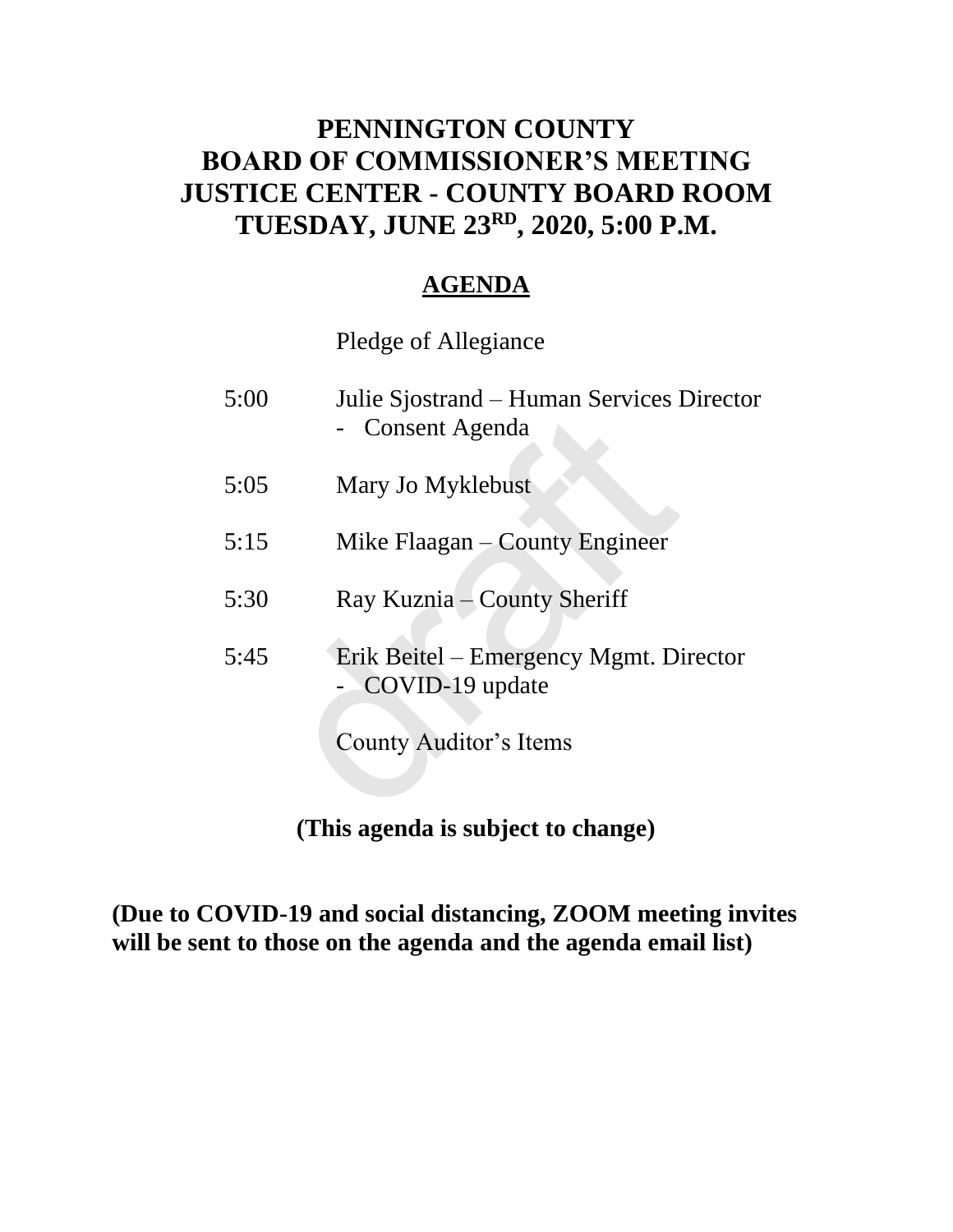#### PENNINGTON COUNTY HUMAN SERVICES

#### HUMAN SERVICE COMMITTEE

#### CONSENT AGENDA

| On a motion by Commissioner | and seconded by                                                                          |
|-----------------------------|------------------------------------------------------------------------------------------|
| Commissioner                | , the following recommendations of the                                                   |
|                             | Pennington County Human Service Committee for June 16, 2020 (detailed minutes on record) |
| are hereby adopted:         |                                                                                          |

#### **SECTION A**

- I. To approve the May 19, 2020 Human Service Committee Meeting minutes.
- II. To approve the agency's personnel action as presented.
- III. To approve the Child Welfare opiate allocation-agency plan as presented.

#### SECTION B

\_\_\_\_\_\_\_\_\_\_\_\_ \_\_\_\_\_\_\_\_\_\_\_ \_\_\_\_\_\_\_\_\_\_\_\_\_\_\_\_\_\_\_\_\_\_\_\_\_\_\_\_\_\_\_\_\_\_\_\_ \_\_\_\_\_\_\_\_\_\_\_\_

I. To approve payment of the Agency's bills.

Aye May Nay Chairperson Date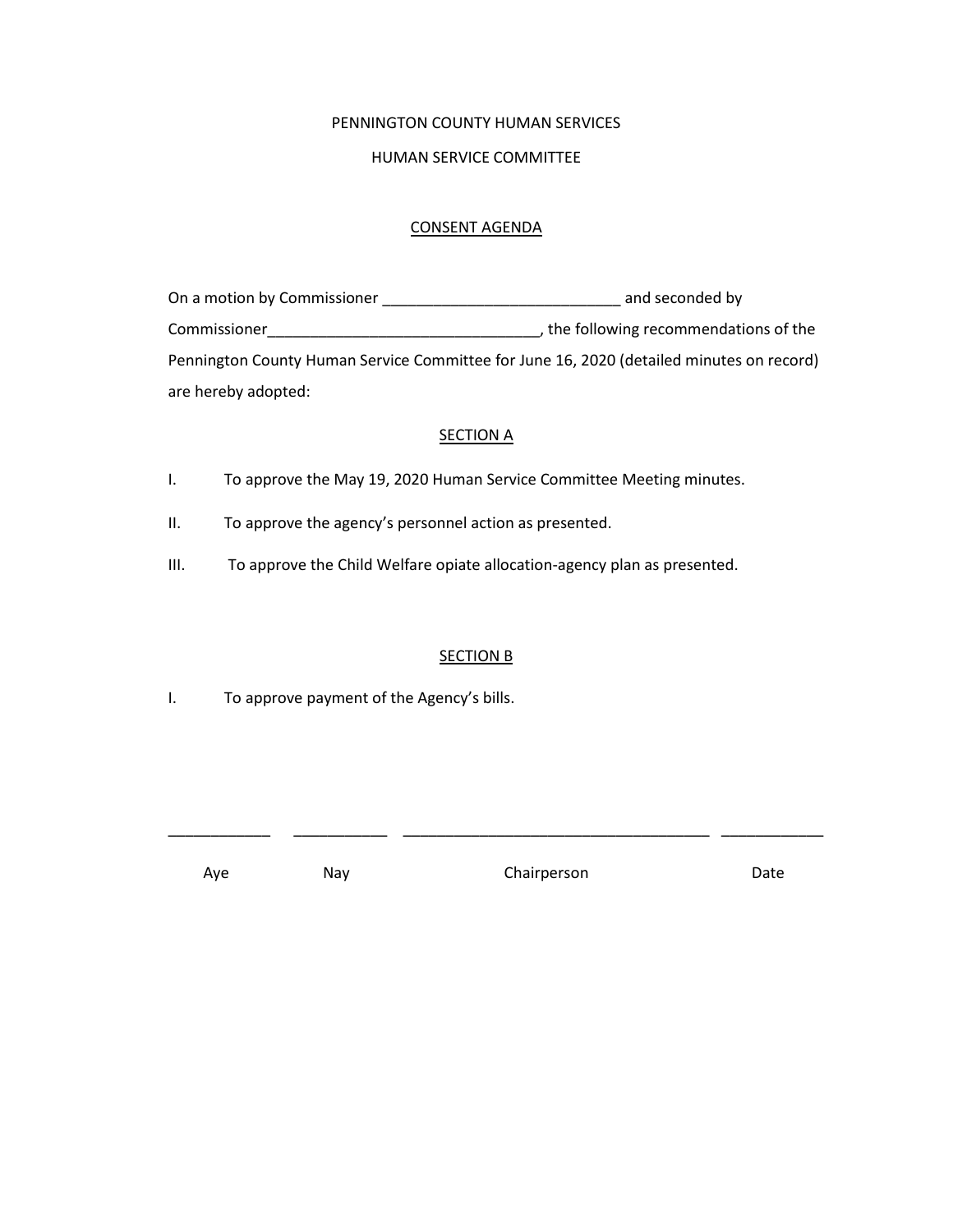#### **OFFICIAL PROCEEDINGS PENNINGTON COUNTY BOARD OF COMMISSIONERS TUESDAY, JUNE 9TH, 2020, 10:00 A.M.**

Pursuant to adjournment, the Pennington County Board of Commissioners met in the Pennington County Board Room in Thief River Falls, MN, on Tuesday, June 9<sup>th</sup>, 2020 at 10:00 a.m. Members Present: Darryl Tveitbakk, Donald Jensen, Bruce Lawrence and Neil Peterson. Absent: Cody Hempel.

Also present: Ken Olson, Mike Flaagan, Lou Tasa, Peter Nelson, and Seamus Duffy. Also Present, Via Zoom: Bryan Malone, April Scheinoha, Erik Beitel, Grant Nelson, and Kayla Jore.

The meeting was called to order by Chairman Tveitbakk and the Pledge of Allegiance was recited.

County Engineer Mike Flaagan and District State Aid Engineer Lou Tasa met with the County Board. Mike Flaagan noted that work on projects have slowed down right now due to all the rain, but progress on the bridge project continues. The detour at the Challenger School intersection has been put in place.

Lou Tasa congratulated County Engineer Mike Flaagan for how he is handling all the construction projects and receiving three separate one million dollar grants for the bridge crossing project, which is nearly unheard of. Lou Tasa stated he will be retiring soon and appreciated the opportunities he has had coming to the County Board meetings and he stated he has always felt welcome. The County Board thanked Lou Tasa for all the help he has provided Pennington County and the District and wished him a happy retirement. Mike Flaagan and District State Aid Engineer Lou Tasa<br>Mike Flaagan noted that work on projects have slowed dc<br>1, but progress on the bridge project continues. The deto<br>1 intersection has been put in place.<br>tulated County E

Peter Nelson, Water Plan Coordinator, presented a resolution in support of the Middle – Snake – Tamarac Rivers Watershed One Watershed One Plan Project. The following resolution was introduced by Commissioner Peterson, seconded by Commissioner Jensen, and upon vote was unanimously carried.

#### PENNINGTON COUNTY RESOLUTION

WHEREAS, the Minnesota Board of Soil and Water Resources has developed policies for coordination and development of comprehensive watershed management plans, also known as One Watershed, One Plan, consistent with Minnesota Statutes, Chapter 103B.801, Comprehensive Watershed Management Planning Program; and

WHEREAS, Minnesota Statutes, Chapter 103B.301, Comprehensive Local Water Management Act, authorizes Minnesota Counties to develop and implement a local water management plan; and

WHEREAS, Minnesota Statutes, Chapter 103D.401, Watershed Management Plan, authorizes Minnesota Watershed Districts to develop and implement a watershed management plan; and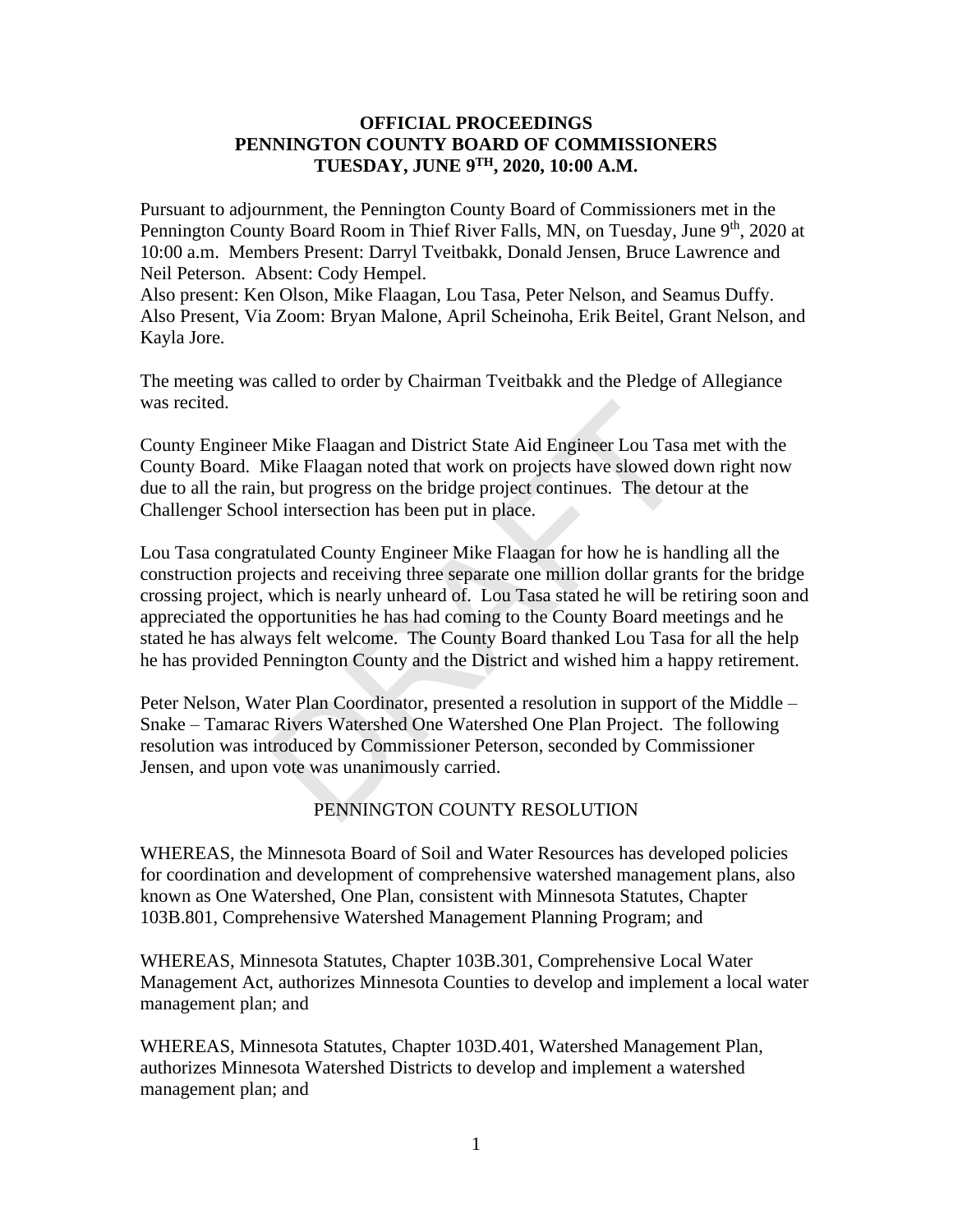WHEREAS, Minnesota Statutes, Chapter 103C.331, subdivision 11, Comprehensive Plan, authorizes Minnesota Soil and Water Conservation Districts to develop and implement a comprehensive plan; and

WHEREAS, the counties, soil and water conservation districts, and watershed districts within the Middle-Snake-Tamarac Rivers, identified by number 44 as delineated in the attached One Watershed, One Plan Suggested Boundary Map, have interest in developing a comprehensive watershed management plan for this area.

NOW, THEREFORE, BE IT RESOLVED, that Pennington County recognizes and supports watershed-scale planning efforts consistent with Minnesota Statutes, Chapter 103B.801, also known as One Watershed, One Plan; and

BE IT FURTHER RESOLVED that Pennington County welcomes the opportunity to collaborate with the counties, soil and water conservation districts, and watershed districts within the Middle-Snake-Tamarac Rivers Watershed for watershed-scale planning efforts in the future; and

BE IT FURTHER RESOLVED that the Pennington County supports an application to the Board of Water and Soil Resources for a planning grant to develop a comprehensive watershed management plan and supports participation on the advisory committee to collaborate with stakeholders on this effort, pending selection as a recipient of a planning grant.

Peter Nelson also discussed the County Ditch #96 Outlet Project. The estimated cost of improvements to outlet from Highway #32 to the Red Lake River is \$150,000. We need to come up with a local match of \$37,000.00 from the County Ditch #96 ditch systems or possibly from the Red River Water Management District to fund the project. The \$113,000.00 of grant funds need to be spent this year or it will be lost. HDR Engineering could design the project by July 3rd, 2020. R RESOLVED that Pennington County welcomes the op<br>the counties, soil and water conservation districts, and w<br>ne Middle-Snake-Tamarac Rivers Watershed for watersh-<br>in the future; and<br>R RESOLVED that the Pennington County s

Commissioner Peterson moved, seconded by Commissioner Lawrence to authorize HDR Engineering to design the County Ditch #96 Outlet Improvement Project and move forward with the improvement. Motion carried.

Erik Beitel, Emergency Management Director, stated that the number of positive cases of COVID-19 for Pennington County on the Minnesota Department of Health website is understated and that we are now at 48 positive cases and are considered a hotspot.

Kayla Joe, Inter County Nursing Service Director, noted that COVID-19 is not going away and we have become a hotspot. Contracting companies have had over 100 employees tested with 30 positive cases. All are quarantined and MDH is doing contact tracing on the individuals. Oakland Park Communities did a mass testing with zero positive cases. Kayle Jore would like the residents of Pennington County to stay vigilant and take the pandemic seriously.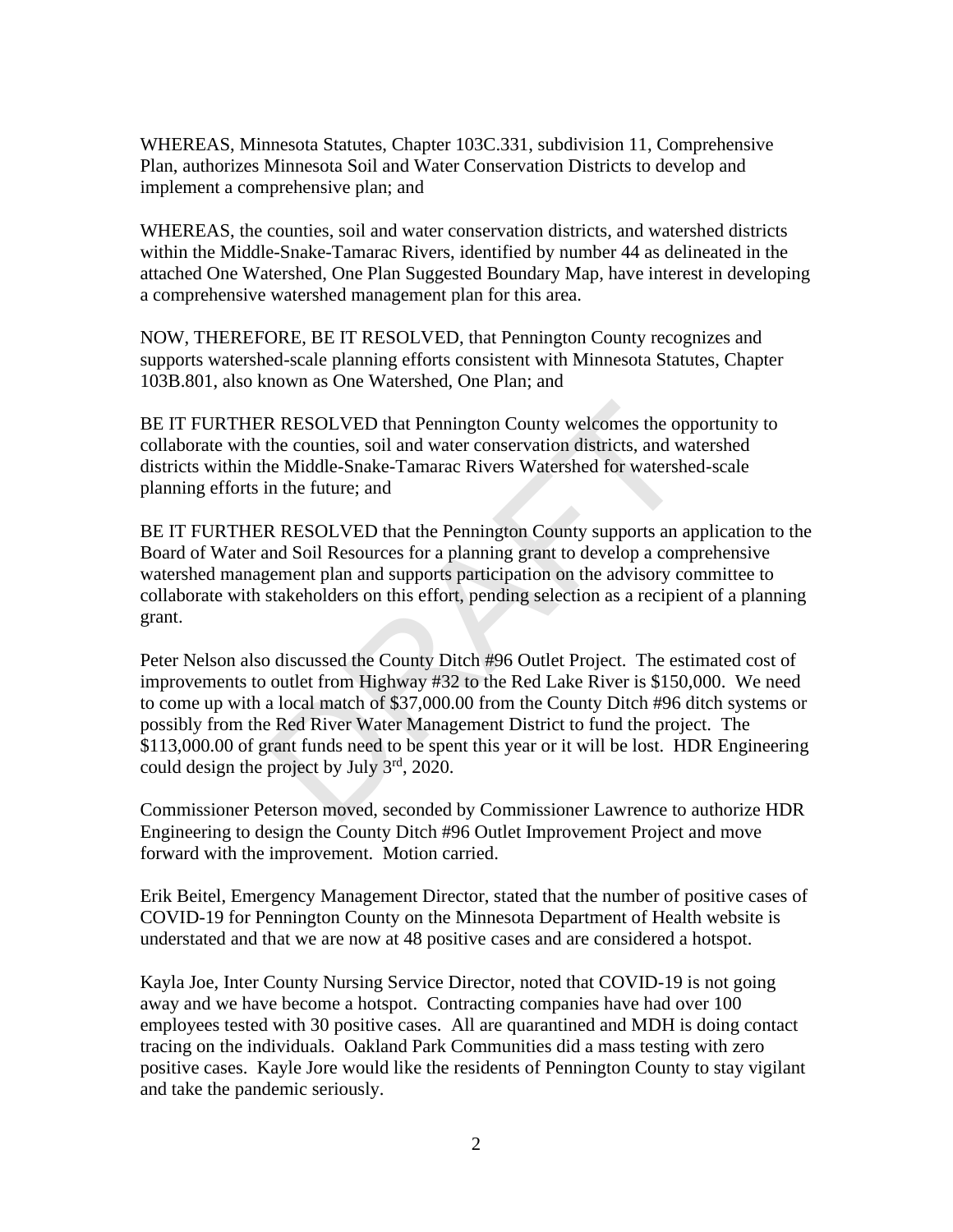County Auditor-Treasurer Ken Olson reported that Northwestern Homes has taken action to dispose of four abandoned manufactured homes and the Auditor-Treasurer requests that the taxes on these homes be cancelled so that a moving permit can be obtained to move these homes to the demolition pit. Commissioner Lawrence moved, seconded by Commissioner Peterson, to cancel the taxes on the following manufactured homes upon receiving an Affidavit of Landlord stating they are abandoned and will be demolished by the landlord. Motion carried.

| - Parcel # M $25.09145200$ |
|----------------------------|
| - Parcel # M $25.09142901$ |
| - Parcel # M $25.09137100$ |
| - Parcel # M $25.09137702$ |
|                            |

Moved by Commissioner Lawrence, seconded by Commissioner Peterson, to approve the minutes of May  $26<sup>th</sup>$ , 2020 as written. Motion carried.

Motioned by Commissioner Jensen, seconded by Commissioner Lawrence, to approve payment of the Human Services warrants totaling \$ 80,597.22, and the following Commissioner warrants. Motion carried.

#### WARRANTS

| oved by Commissioner Lawrence, seconded by Commissioner Petersor<br>nutes of May 26 <sup>th</sup> , 2020 as written. Motion carried.                                                |                 |             |
|-------------------------------------------------------------------------------------------------------------------------------------------------------------------------------------|-----------------|-------------|
| otioned by Commissioner Jensen, seconded by Commissioner Lawrenc<br>yment of the Human Services warrants totaling \$80,597.22, and the fol-<br>mmissioner warrants. Motion carried. |                 |             |
|                                                                                                                                                                                     | <b>WARRANTS</b> |             |
| <b>County Revenue</b>                                                                                                                                                               |                 | \$90,924.21 |
| Road & Bridge                                                                                                                                                                       |                 | \$81,695.24 |
| Ditch Funds                                                                                                                                                                         |                 | \$51,242.50 |
| r diems and meal reimbursements in the amount of \$2025.00 were also                                                                                                                |                 |             |
| e County Board reviewed a County Coordinator job description. No a                                                                                                                  |                 |             |
| oved by Commissioner Jensen, seconded by Commissioner Lawrence,<br>cted official salaries and effective dates are approved. Motion unanim                                           |                 |             |
| unty Attorney -                                                                                                                                                                     | \$112,000.00    | July 1      |
|                                                                                                                                                                                     |                 |             |

Per diems and meal reimbursements in the amount of \$2025.00 were also approved.

The County Board reviewed a County Coordinator job description. No action was taken.

Moved by Commissioner Jensen, seconded by Commissioner Lawrence, the following elected official salaries and effective dates are approved. Motion unanimously carried.

| County Attorney -                              | \$112,000.00 | July $1st$ , 2020           |
|------------------------------------------------|--------------|-----------------------------|
| Interim County Auditor-Treasurer - \$88,000.00 |              | July 1 <sup>st</sup> , 2020 |
| County Sheriff -                               | \$101,000.00 | July $1st$ , 2020           |
| County Recorder -                              | \$70,000.00  | July $1st$ , 2020           |
| County Commissioners -                         | \$21,500.00  | January $1st$ , 2020        |

Motioned by Commissioner Peterson, seconded by Commissioner Lawrence, to adjourn the Board meeting to Tuesday, June 23rd, 2020 at 5:00 p.m. Motion carried.

#### ATTEST:

.

| Kenneth Olson, Auditor-Treasurer | Darryl Tveitbakk, Chairman    |
|----------------------------------|-------------------------------|
| <b>Pennington County</b>         | <b>Board of Commissioners</b> |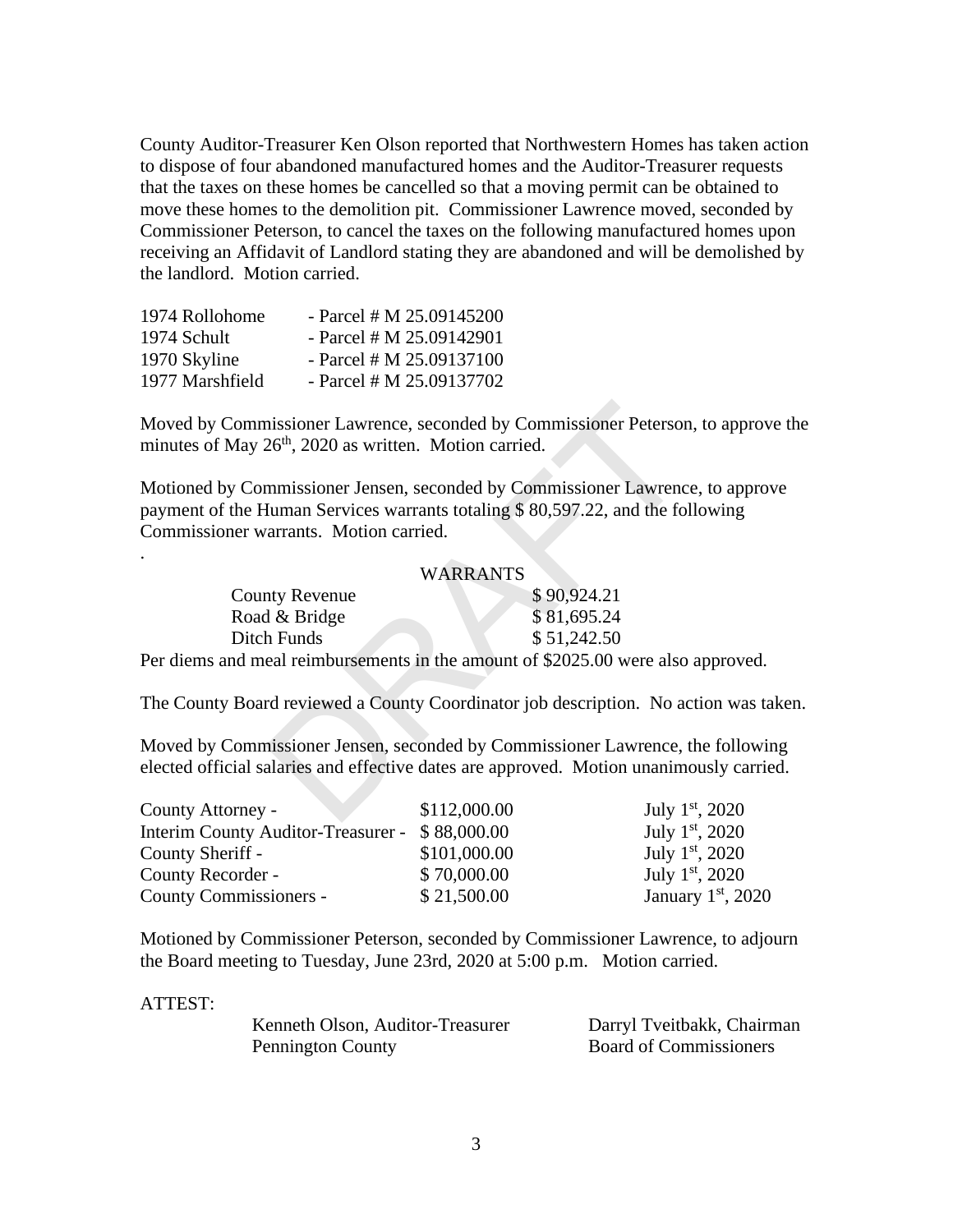#### **OFFICIAL PROCEEDINGS PENNINGTON COUNTY BOARD OF APPEAL AND EQUALIZATION GOVERNMENT CENTER MEETING ROOM B JUNE 15 th, 2020, 6:00 P.M.**

The Pennington County Board of Appeal and Equalization met in Meeting Room B of the Pennington County Government Center in Thief River Falls, MN, on Monday, June 15<sup>th</sup>, 2020 at 6:00 P.M.

Members present: Commissioner Donald Jensen, Commissioner Cody Hempel, Commissioner Neil Peterson, Commissioner Darryl Tveitbakk, Commissioner Bruce Lawrence, and County Auditor-Treasurer Kenneth Olson.

Absent: None.

Also present: County Assessor Adeline Olson, Deputy County Assessor Carl Bruzek, property owners Don Sollom, LeAnn Nelson, Mark Thune, and Mike Mattison.

The members of the Board of Appeal and Equalization were sworn in by County Recorder Julie Hansen and signed the Official Oath of Office, which is on file in the County Auditor-Treasurer's Office. Commissioner Darryl Tveitbakk was appointed Chairman of the meeting and called the meeting to order.

Don Sollom and LeAnn Nelson, owner of parcel #R25.09200960 stated they purchased this property for \$325,000.00 and the purchase price is the fair market value. They also stated that this home is not built with the quality of materials used in the Philipp house and that you shouldn't judge the book by its cover. The County Assessor reviewed the comparable sales, none of which were as large as this home. The County Assessor believed the estimated market value of \$499,200.00 was fair. The County Board took the request under advisement.

Mark Thune purchased parcel #R25.04500410 and #R25.04500611 in 2019 for \$60,000.00 total. He states that parcel #R25.04500611 was thrown into the sale so that the previous owner did not have to continue paying property tax on it and should have no apparent value. He is requesting that the lots should both drop in valuation based on the arms-length transaction. The County Assessor reviewed the comparable sales for lots in this area and believes the estimated market value is fair. The County Board took this request under advisement. oard of Appeal and Equalization were sworn in by County Re<br>1 Oath of Office, which is on file in the County Auditor-Treast<br>Tveitbakk was appointed Chairman of the meeting and called<br>in Nelson, owner of parcel #R25.09200960

Mike Mattison has purchased parcel #R25.04600400 for \$389,000.00 and is asking that the value be reduced to \$345,000.00 as he received \$25,000.00 in personal property and doesn't feel commission on the sale should be added into the value. He also states the home is on a dead end, has no street lights, no curb and gutter, and located in a less desirable neighborhood. The County Assessor reviewed the comparable sales and felt the estimated market value of \$409,300.00 is fair. The County Board took the request under advisement.

The County Assessor then read a letter from Marie St. Martin asking that their parcels #R25.04400210 and #R25.00107000 be reduced as they have had them for sale for two years for \$400,000.00 and it hasn't sold. The County Assessor said she is recommending that parcel # R25.00107000 be reduced to the value of \$397,900.00. The lot value was not recommended for a reduction.

After discussion, the following actions were taken:

Moved by Commissioner Jensen, seconded by Commissioner Peterson, to set the value of the Don Sollom and LeAnn Nelson property (#R25.09200960) at \$425,000.00. Motion carried.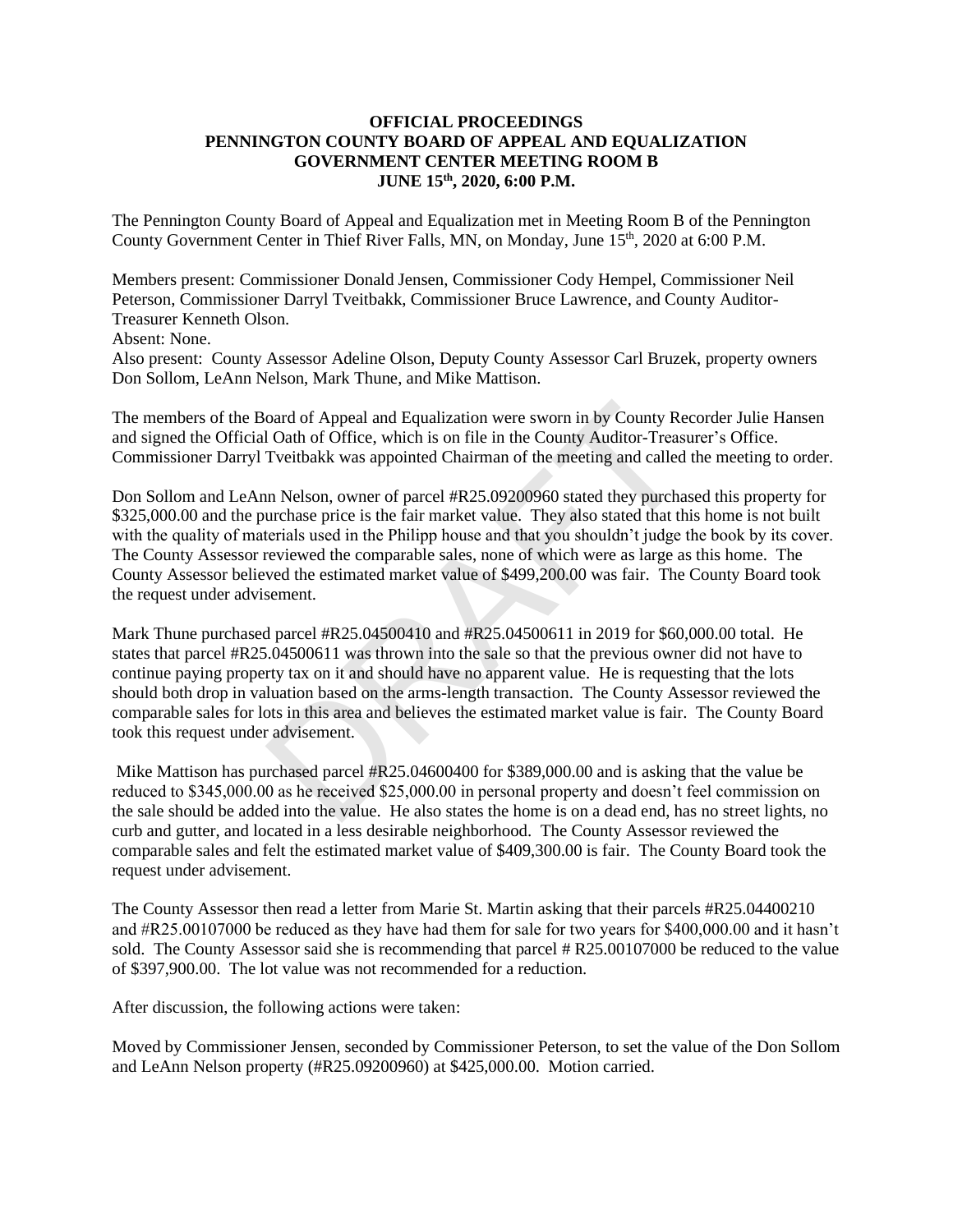Moved by Commissioner Lawrence, seconded by Commissioner Hempel, to set the value of the Mark Thune property (#R25.04500611) at \$50,000.00. Motion carried.

Moved by Commissioner Hempel, seconded by Commissioner Lawrence, to set the value of the Mark Thune property (# R25.04500410) at \$91,000.00. Motion carried

Moved by Commissioner Jensen, seconded by Commissioner Peterson, to set the value of the Mike Mattison property (#R25.04600400) at \$400,000.00. Motion carried.

Moved by Commissioner Hempel, seconded by Commissioner Lawrence, to set the value on the Marie St. Martin property (#R25.00107000) at \$397,900.00 as recommended by the County Assessor. Motion carried.

The County Assessor then reviewed the actions taken by the Township and City Board of Appeal and Equalization meetings, the tillable section averages, and the township average values.

Moved by Commissioner Jensen, seconded by Commissioner Hempel, that the real and personal property values as returned by the Local Board of Appeal and Equalization meetings and submitted by the County Assessor be accepted and approved. Motion unanimously carried. the unable section averages, and the township average values<br>ner Jensen, seconded by Commissioner Hempel, that the real a<br>he Local Board of Appeal and Equalization meetings and subn<br>and approved. Motion unanimously carried

Commissioner Hempel motioned, seconded by Commissioner Peterson, to adjourn the County Board of Appeal and Equalization meeting at 7:27 P.M. Motion carried.

ATTEST:

Kenneth Olson, Auditor-Treasurer Darryl Tvietbakk, Chairman Pennington County Board of Commissioners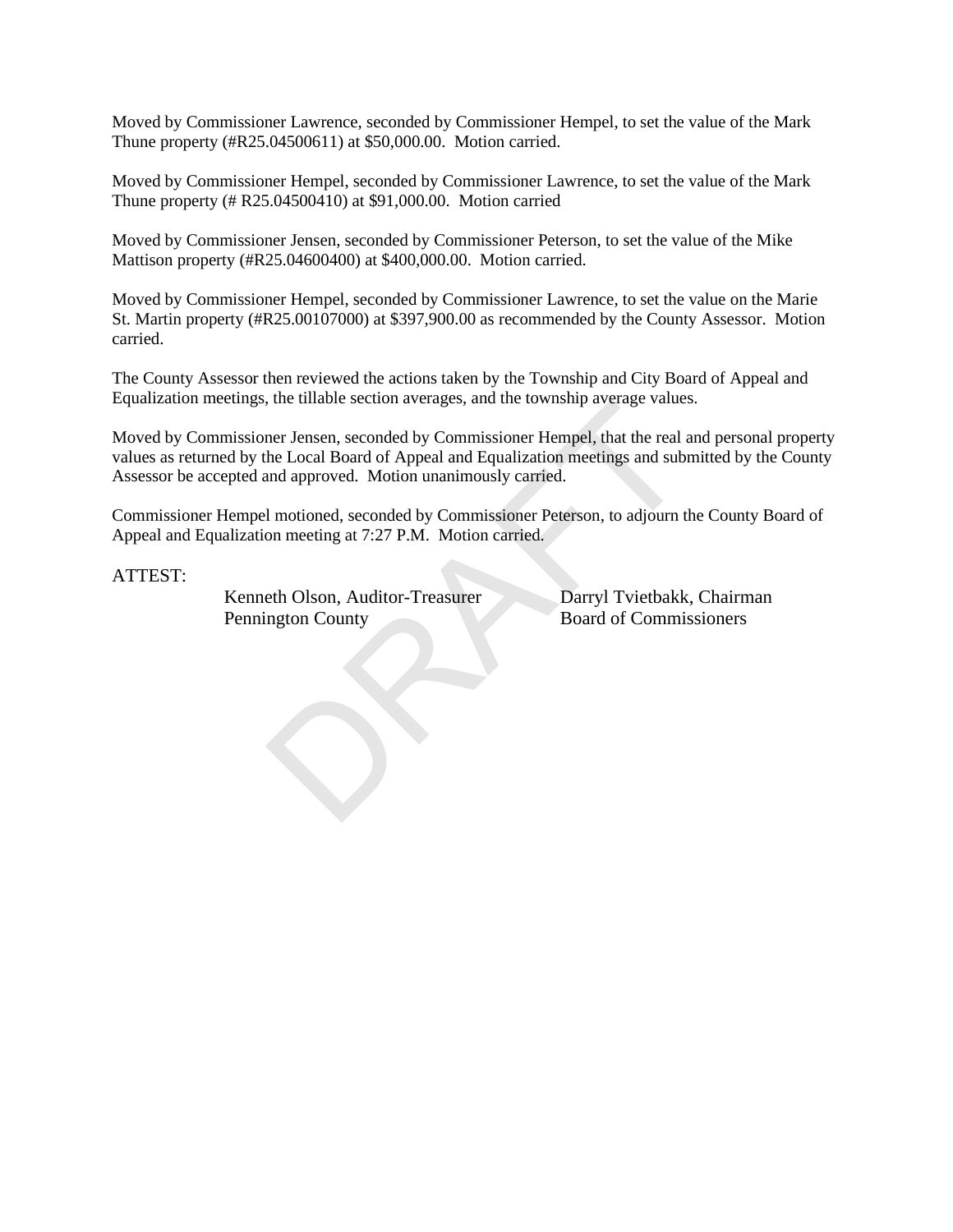| Jennifer                                  |        |              | <b>Pennington County Financial System</b>                                                                | <b>INTEGRATED</b><br>FINANCIAL SYSTEMS |
|-------------------------------------------|--------|--------------|----------------------------------------------------------------------------------------------------------|----------------------------------------|
| 6/23/20                                   | 2:46PM |              | Audit List for Board COMMISSIONER'S VOUCHERS ENTRIES                                                     | Page 1                                 |
| Print List in Order By:                   |        | $\sqrt{1}$   | 1 - Fund (Page Break by Fund)<br>2 - Department (Totals by Dept)<br>3 - Vendor Number<br>4 - Vendor Name |                                        |
| Explode Dist. Formulas Y                  |        |              |                                                                                                          |                                        |
| Paid on Behalf Of Name<br>on Audit List?: |        | ${\sf N}$    |                                                                                                          |                                        |
| Type of Audit List:                       |        | $\mathsf{D}$ | D - Detailed Audit List<br>S - Condensed Audit List                                                      |                                        |
| Save Report Options?:                     |        | $\mathsf{N}$ |                                                                                                          |                                        |
|                                           |        |              |                                                                                                          |                                        |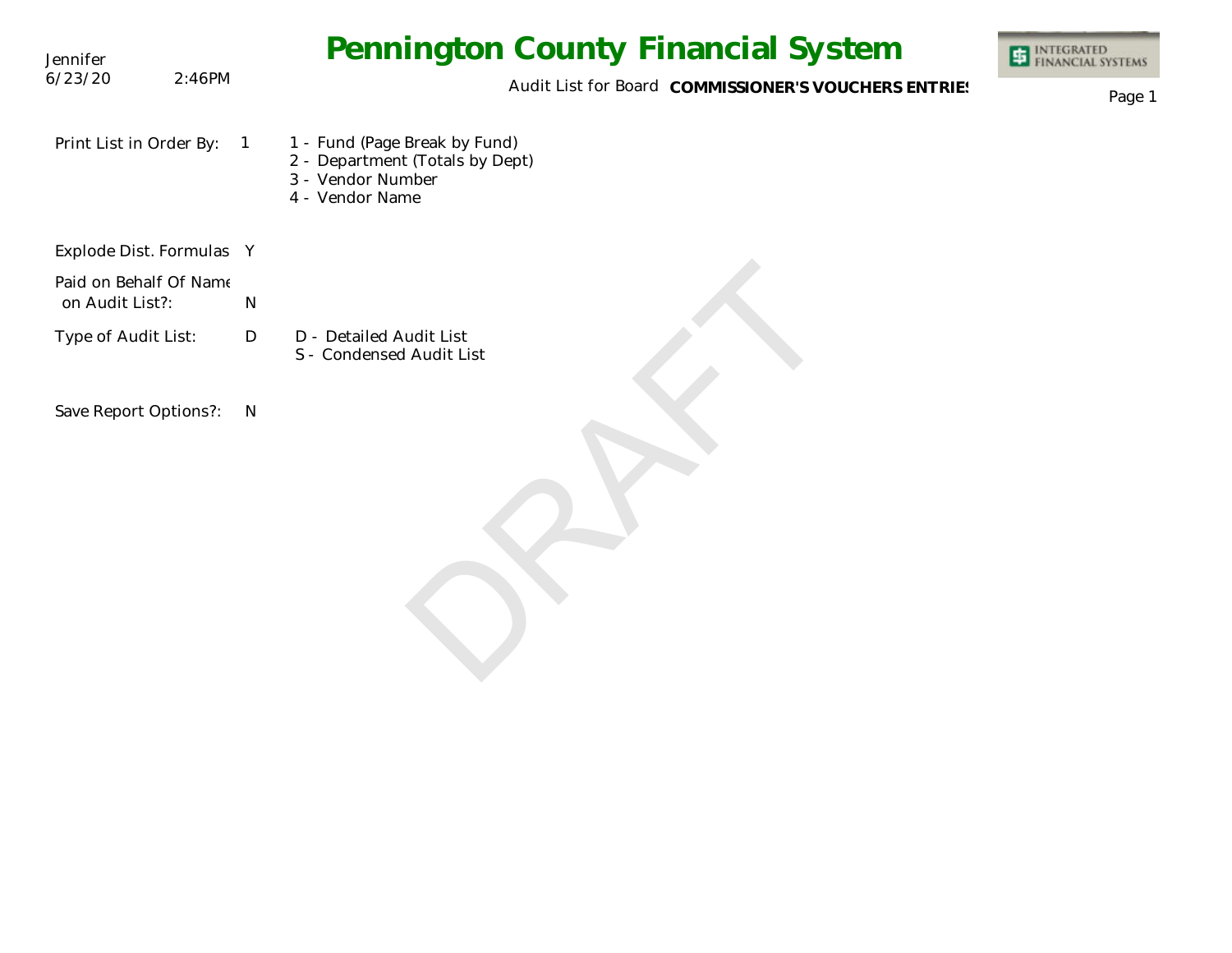Audit List for Board COMMISSIONER'S VOUCHERS ENTRIES<br>Page 2

INTEGRATED<br>FINANCIAL SYSTEMS

|     |           | Vendor Name                    | Rpt  |          | <b>Warrant Description</b>     |                | Invoice $#$   | Account/Formula Descripti 1099   |              |
|-----|-----------|--------------------------------|------|----------|--------------------------------|----------------|---------------|----------------------------------|--------------|
|     |           | No. Account/Formula            | Accr | Amount   | Service Dates                  |                | Paid On Bhf # | On Behalf of Name                |              |
|     | 1011      | ACE HARDWARE                   |      |          |                                |                |               |                                  |              |
| 132 |           | 01-111-000-0000-6300           |      | 3.50     | <b>HARDWARE</b>                |                | 41574         | REPAIRS & MAINTENANCE            | <sup>N</sup> |
| 133 |           | 01-111-000-0000-6403           |      | 2.99     | <b>FUNNEL</b>                  |                | 42057         | JANITORIAL SUPPLIES - COURTHOL N |              |
| 139 |           | 01-121-000-0000-6300           |      | 9.56     | PLUMBING SUPPLIES              |                | 42063         | Repairs & Maintenance            | N            |
| 135 |           | 01-111-000-0000-6300           |      | 14.37    | PIPE CUTTER                    |                | 42258         | REPAIRS & MAINTENANCE            | N            |
| 137 |           | 01-111-000-0000-6300           |      | 18.61    | HARDWARE                       |                | 42565         | REPAIRS & MAINTENANCE            | N            |
| 136 |           | 01-111-000-0000-6300           |      | 11.79    | <b>HARDWARE</b>                |                | 42721         | <b>REPAIRS &amp; MAINTENANCE</b> | N            |
| 134 |           | 01-111-000-0000-6300           |      | 16.74    | <b>BOLTS &amp; BITS</b>        |                | 43311         | REPAIRS & MAINTENANCE            | N            |
| 138 |           | 01-111-000-0000-6403           |      | 7.98     | <b>BUCKET</b>                  |                | 44084         | JANITORIAL SUPPLIES - COURTHOL N |              |
| 39  |           | 01-106-000-0000-6631           |      | 19.99    | PLASTIC WALL CLOCK             |                | 46664         | <b>FURNITURE &amp; EQUIPMENT</b> | N            |
|     | 1011      | <b>ACE HARDWARE</b>            |      | 105.53   |                                | 9 Transactions |               |                                  |              |
|     |           | 1314 ACE RENT-ALL              |      |          |                                |                |               |                                  |              |
| 144 |           | 01-218-000-0000-6300           |      | 106.86   | <b>SCISSOR LIFT</b>            |                |               | REPAIRS & MAINTENANCE            | Y            |
|     |           | 1314 ACE RENT-ALL              |      | 106.86   |                                | 1 Transactions |               |                                  |              |
|     | 1308      | ASSOCIATION MINNESOTA COUNTIES |      |          |                                |                |               |                                  |              |
| 221 |           | 01-801-000-0000-6801           |      | 4,166.00 | <b>SUPERVISOR TRAINING</b>     |                | 56361         | MISCELLANEOUS EXPENSE            | N            |
|     | 1308      | ASSOCIATION MINNESOTA COUNTIES |      | 4.166.00 |                                | 1 Transactions |               |                                  |              |
|     |           | 20365 AXON ENTERPRISE, INC.    |      |          |                                |                |               |                                  |              |
| 20  |           | 01-201-000-0000-6631           |      | 3,218.00 | 2-TASERS(HANDLE, HOLSTER, BATT |                | SI-1660812    | <b>FURNITURE &amp; EQUIPMENT</b> | N.           |
|     | 20365     | AXON ENTERPRISE, INC.          |      | 3,218.00 |                                | 1 Transactions |               |                                  |              |
|     | 2050      | <b>BREDESON SUPPLY</b>         |      |          |                                |                |               |                                  |              |
| 123 |           | 01-121-000-0000-6401           |      | 320.29   | PRINTER TONER                  |                | 88423         | SUPPLIES - VETS SERVICE          | N            |
|     | 2050      | <b>BREDESON SUPPLY</b>         |      | 320.29   |                                | 1 Transactions |               |                                  |              |
|     | 3311      | COLE PAPERS, INC.              |      |          |                                |                |               |                                  |              |
| 106 |           | 01-111-000-0000-6403           |      | 139.50   | <b>BAGS</b>                    |                | 9842337       | JANITORIAL SUPPLIES - COURTHOL N |              |
|     | 3311      | COLE PAPERS, INC.              |      | 139.50   |                                | 1 Transactions |               |                                  |              |
|     | 99999997  | COMMISSIONER OF PUBLIC SAFETY  |      |          |                                |                |               |                                  |              |
| 164 |           | 01-092-000-0000-5801           |      | 70.79    | REFUND OVER PAYMENT            |                | 9808 & 9465   | MISCELLANEOUS REVENUE            | N.           |
|     | 999999997 | COMMISSIONER OF PUBLIC SAFETY  |      | 70.79    |                                | 1 Transactions |               |                                  |              |
|     |           | 4416 DATASPEC INC              |      |          |                                |                |               |                                  |              |
| 124 |           | 01-121-000-0000-6846           |      | 499.00   | VETERAN SOFTWARE USER FEE      |                | 8206          | <b>CVSO GRANT EXPENSE</b>        | N            |
|     | 4416      | <b>DATASPEC INC</b>            |      | 499.00   |                                | 1 Transactions |               |                                  |              |

Copyright 2010-2020 Integrated Financial Systems

#### Jennifer

6/23/20 2:46PM

#### **1** County Revenue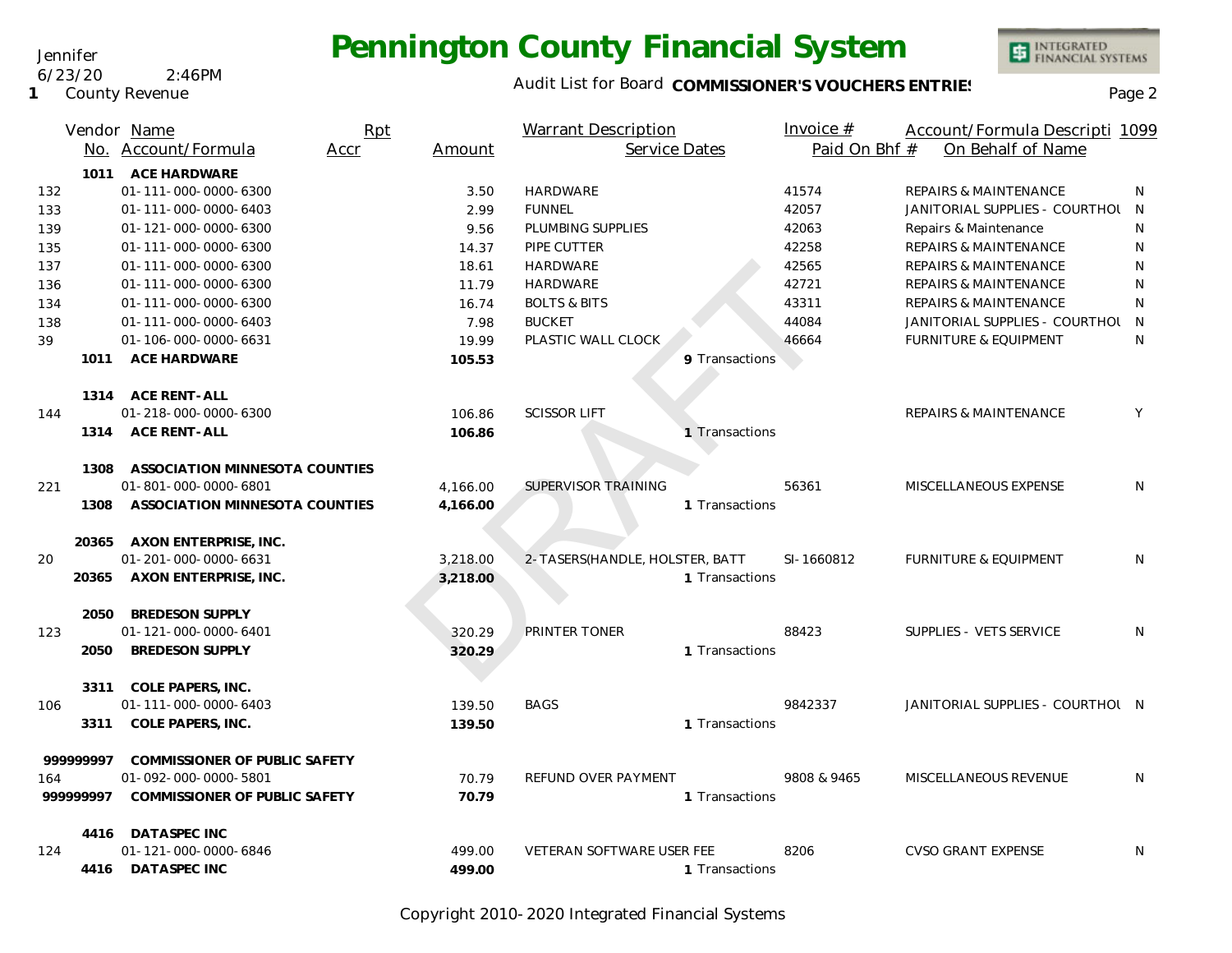### Audit List for Board COMMISSIONER'S VOUCHERS ENTRIES<br>Page 3

INTEGRATED<br>FINANCIAL SYSTEMS

|     |      | Vendor Name                        | Rpt  |          | Warrant Description            |                | Invoice $#$   | Account/Formula Descripti 1099   |   |
|-----|------|------------------------------------|------|----------|--------------------------------|----------------|---------------|----------------------------------|---|
|     |      | No. Account/Formula                | Accr | Amount   | Service Dates                  |                | Paid On Bhf # | On Behalf of Name                |   |
|     |      | 6303 F-M AMBULANCE INC             |      |          |                                |                |               |                                  |   |
| 49  |      | 01-251-000-0000-6255               |      | 452.02   | AMBULANCE SERIVICE #2708       |                | 20-14749      | MEDICAL - LOCAL                  | N |
| 48  |      | 01-251-000-0000-6255               |      | 444.69   | AMBULANCE SERVICE #2711        |                | 20-17010      | MEDICAL - LOCAL                  | N |
|     | 6303 | <b>F-M AMBULANCE INC</b>           |      | 896.71   |                                | 2 Transactions |               |                                  |   |
|     |      |                                    |      |          |                                |                |               |                                  |   |
|     |      | 6349 FASTENAL COMPANY              |      |          |                                |                |               |                                  |   |
| 114 |      | 01-111-000-0000-6300               |      | 40.25    | FILTER - CH                    |                | MNROS107922   | REPAIRS & MAINTENANCE            | N |
| 113 |      | 01-218-000-0000-6300               |      | 300.07   | <b>FILTERS - JC</b>            |                | MNROS5107808  | <b>REPAIRS &amp; MAINTENANCE</b> | N |
|     | 6349 | <b>FASTENAL COMPANY</b>            |      | 340.32   |                                | 2 Transactions |               |                                  |   |
|     |      |                                    |      |          |                                |                |               |                                  |   |
|     |      | 7317 GALLS, LLC                    |      |          |                                |                |               |                                  |   |
| 14  |      | 01-201-000-0000-6450               |      | 31.20    | NEW EMPLOYEE SHIRTS - JE       |                | 15634807      | PART-TIME DEPUTY'S UNIFORMS      | N |
| 15  |      | 01-220-000-0000-6420               |      | 217.98   | NEW EMPLOYEE UNIFORM PANTS, SH |                | 15634807      | <b>UNIFORMS</b>                  | N |
|     |      | 7317 GALLS, LLC                    |      | 249.18   |                                | 2 Transactions |               |                                  |   |
|     |      |                                    |      |          |                                |                |               |                                  |   |
|     |      | 7420 Government Forms and Supplies |      |          |                                |                |               |                                  |   |
| 155 |      | 01-061-000-0000-6401               |      | 461.19   | HAND SANITIZER - COVID         |                | 0321648       | SUPPLIES-ELECTION                | N |
| 129 |      | 01-061-000-0000-6401               |      | 344.98   | <b>GERM GUARDS - COVID</b>     |                | 0321918       | SUPPLIES-ELECTION                | N |
| 131 |      | 01-101-000-0000-6401               |      | 344.98   | <b>GERM GUARDS - COVID</b>     |                | 0321918       | SUPPLIES - RECORDER              | N |
| 130 |      | 01-106-000-0000-6401               |      | 344.98   | <b>GERM GUARDS - COVID</b>     |                | 0321918       | <b>SUPPLIES</b>                  | N |
|     | 7420 | Government Forms and Supplies      |      | 1,496.13 |                                | 4 Transactions |               |                                  |   |
|     |      |                                    |      |          |                                |                |               |                                  |   |
|     |      | 8351 HELGELAND/LINDA               |      |          |                                |                |               |                                  |   |
| 146 |      | 01-218-000-0000-6300               |      | 138.50   | FLOWERS FOR JUSTICE CENTER     |                |               | REPAIRS & MAINTENANCE            | N |
|     | 8351 | HELGELAND/LINDA                    |      | 138.50   |                                | 1 Transactions |               |                                  |   |
|     |      |                                    |      |          |                                |                |               |                                  |   |
|     |      | 8125 HEPPNER CONSULTING            |      |          |                                |                |               |                                  |   |
| 153 |      | 01-070-000-0000-6301               |      | 147.23   | HARDWARE MAINT EXT             |                | 2902          | MAINTENANCE AGREEMENT            | N |
| 154 |      | 01-070-000-0000-6301               |      | 146.28   | SOFTWARE MAINT EXT             |                | 2902          | MAINTENANCE AGREEMENT            | N |
|     | 8125 | HEPPNER CONSULTING                 |      | 293.51   |                                | 2 Transactions |               |                                  |   |
|     |      | 8413 HERZBERG/JENNIFER             |      |          |                                |                |               |                                  |   |
| 101 |      | 01-061-000-0000-6401               |      | 11.45    | POSTAGE ELECTION CARDS - PRIMA |                |               | SUPPLIES-ELECTION                | N |
|     | 8413 | HERZBERG/JENNIFER                  |      | 11.45    |                                | 1 Transactions |               |                                  |   |
|     |      |                                    |      |          |                                |                |               |                                  |   |
|     | 8315 | HUBERT OUTDOOR POWER               |      |          |                                |                |               |                                  |   |
| 8   |      | 01-214-000-0000-6405               |      | 2,759.94 | L KLIM KEWENNAW BIBS           |                | 30            | GENERAL SUPPLIES - SNOWMOBILE Y  |   |
|     |      | 8315 HUBERT OUTDOOR POWER          |      | 2,759.94 |                                | 1 Transactions |               |                                  |   |
|     |      |                                    |      |          |                                |                |               |                                  |   |

**8014 HUGOS #7**

Copyright 2010-2020 Integrated Financial Systems

Jennifer 6/23/20 2:46PM

**1** County Revenue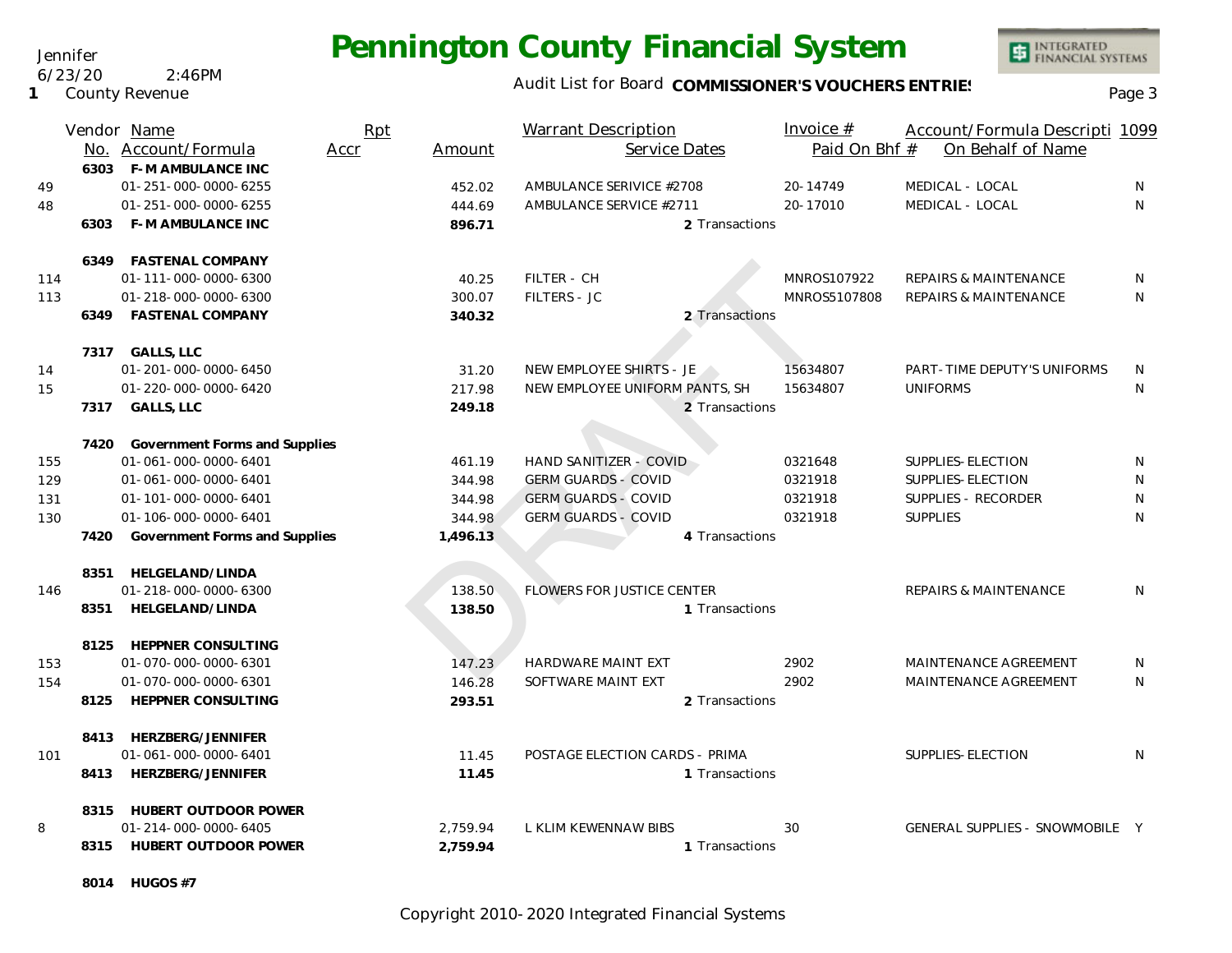Audit List for Board COMMISSIONER'S VOUCHERS ENTRIES<br>Page 4

|     |       | Vendor Name                     | Rpt  |          | <b>Warrant Description</b>             | Invoice $#$   | Account/Formula Descripti 1099  |              |
|-----|-------|---------------------------------|------|----------|----------------------------------------|---------------|---------------------------------|--------------|
|     |       | No. Account/Formula             | Accr | Amount   | Service Dates                          | Paid On Bhf # | On Behalf of Name               |              |
| 121 |       | 01-003-000-0000-6330            |      | 7.98     | FOOD FOR MEETING                       | 1155          | <b>TRAVEL &amp; EXPENSE</b>     | N            |
| 122 |       | 01-003-000-0000-6330            |      | 9.99     | <b>FOOD FOR MEETING</b>                | 1155          | <b>TRAVEL &amp; EXPENSE</b>     | N            |
|     |       | 8014 HUGOS #7                   |      | 17.97    | 2 Transactions                         |               |                                 |              |
|     |       |                                 |      |          |                                        |               |                                 |              |
|     |       | 13226 MCKESSON MEDICAL SURGICAL |      |          |                                        |               |                                 |              |
| 50  |       | 01-251-000-0000-6255            |      | 330.74   | SYRINGE/GLUCOSE/METER                  | 4836389       | MEDICAL - LOCAL                 | $\mathsf{N}$ |
| 51  |       | 01-251-000-0000-6255            |      | 214.45   | ALCOHOL PREP PAD/PPD/SYRINGE/T         | 6754093       | MEDICAL - LOCAL                 | N            |
|     | 13226 | MCKESSON MEDICAL SURGICAL       |      | 545.19   | 2 Transactions                         |               |                                 |              |
|     | 13535 | MEND CORRECTIONAL CARE, PLLC    |      |          |                                        |               |                                 |              |
| 40  |       | 01-251-000-0000-6255            |      | 7,500.00 | JUNE HEALTHCARE SERVICES               | 4878          | MEDICAL - LOCAL                 | 6            |
|     | 13535 | MEND CORRECTIONAL CARE, PLLC    |      | 7.500.00 | 1 Transactions                         |               |                                 |              |
|     | 13322 | MINNESOTA STATE TREASURER       |      |          |                                        |               |                                 |              |
| 27  |       | 01-101-000-0000-6801            |      | 9.00     | REGISTERED LAND                        |               | MISCELLANEOUS EXPENSE - RECOR N |              |
| 23  |       | 01-101-000-0000-6825            |      | 195.00   | <b>MARRIAGE SURCHARGE</b>              |               | MARRIAGE SURCHARGES MN - REC N  |              |
| 26  |       | 01-101-000-0000-6827            |      | 2,625.00 | <b>RECORDER &amp; REGISTRAR'S FEES</b> |               | <b>STATE SURCHARGES</b>         | $\mathsf{N}$ |
| 22  |       | 01-101-000-0000-6829            |      | 51.00    | <b>CHILD SURCHARGE</b>                 |               | CHILDREN SURCHARGE MN - RECO N  |              |
| 24  |       | 01-101-000-0000-6831            |      | 156.00   | <b>BIRTH/DEATH SURCHARGE</b>           |               | BIRTH/DEATH CERTIF SURCHARGE    | - N          |
| 25  |       | 01-101-000-0000-6848            |      | 170.00   | <b>BIRTH RECORD SURCHARGE</b>          |               | <b>BIRTH DEFECT SURCHARGE</b>   | $\mathsf{N}$ |
|     | 13322 | MINNESOTA STATE TREASURER       |      | 3,206.00 | 6 Transactions                         |               |                                 |              |
|     |       | 13346 MN STATE BAR ASSOCIATION  |      |          |                                        |               |                                 |              |
| 140 |       | 01-091-000-0000-6241            |      | 273.00   | 2020/2021 MSBA DUES - DUFFY            | 23292         | <b>DUES</b>                     | N            |
|     | 13346 | MN STATE BAR ASSOCIATION        |      | 273.00   | 1 Transactions                         |               |                                 |              |
|     | 14328 | NELSON/BRANDY                   |      |          |                                        |               |                                 |              |
| 76  |       | 01-251-000-0000-6420            |      | 94.48    | UNIFORM ALLOWANCE REIMBURSEMEN         |               | <b>JAILER UNIFORMS</b>          | N            |
|     | 14328 | NELSON/BRANDY                   |      | 94.48    | 1 Transactions                         |               |                                 |              |
|     | 15323 | OFFICE DEPOT                    |      |          |                                        |               |                                 |              |
| 4   |       | 01-251-000-0000-6405            |      | 25.16    | <b>BINDERS</b>                         | 490230288001  | <b>GENERAL SUPPLIES - JAIL</b>  | N            |
| 115 |       | 01-061-000-0000-6401            |      | 122.25   | PENS - ELECTION - COVID                | 505059079001  | SUPPLIES-ELECTION               | N            |
| 116 |       | 01-041-000-0000-6401            |      | 72.99    | NUMBERING MACHINE                      | 506691902001  | SUPPLIES - AUDITOR              | N            |
| 117 |       | 01-041-000-0000-6401            |      | 280.41   | HP TONER                               | 508575939001  | SUPPLIES - AUDITOR              | N            |
| 118 |       | 01-132-000-0000-6401            |      | 16.48    | <b>ENVELOPES - MV</b>                  | 508575939001  | SUPPLIES - MOTOR VEHICLE        | N            |
| 10  |       | 01-201-000-0000-6405            |      | 103.89   | TONER/DEPUTY OFFICE                    | 509243340001  | <b>GENERAL SUPPLIES</b>         | N            |
| 11  |       | 01-251-000-0000-6405            |      | 142.89   | INK/BOOKING                            | 509264879001  | <b>GENERAL SUPPLIES - JAIL</b>  | N            |
| 9   |       | 01-251-000-0000-6405            |      | 103.89   | TONER/CONTROL DESK                     | 509269892001  | <b>GENERAL SUPPLIES - JAIL</b>  | N            |

Copyright 2010-2020 Integrated Financial Systems

#### Jennifer 6/23/20 2:46PM

**1** County Revenue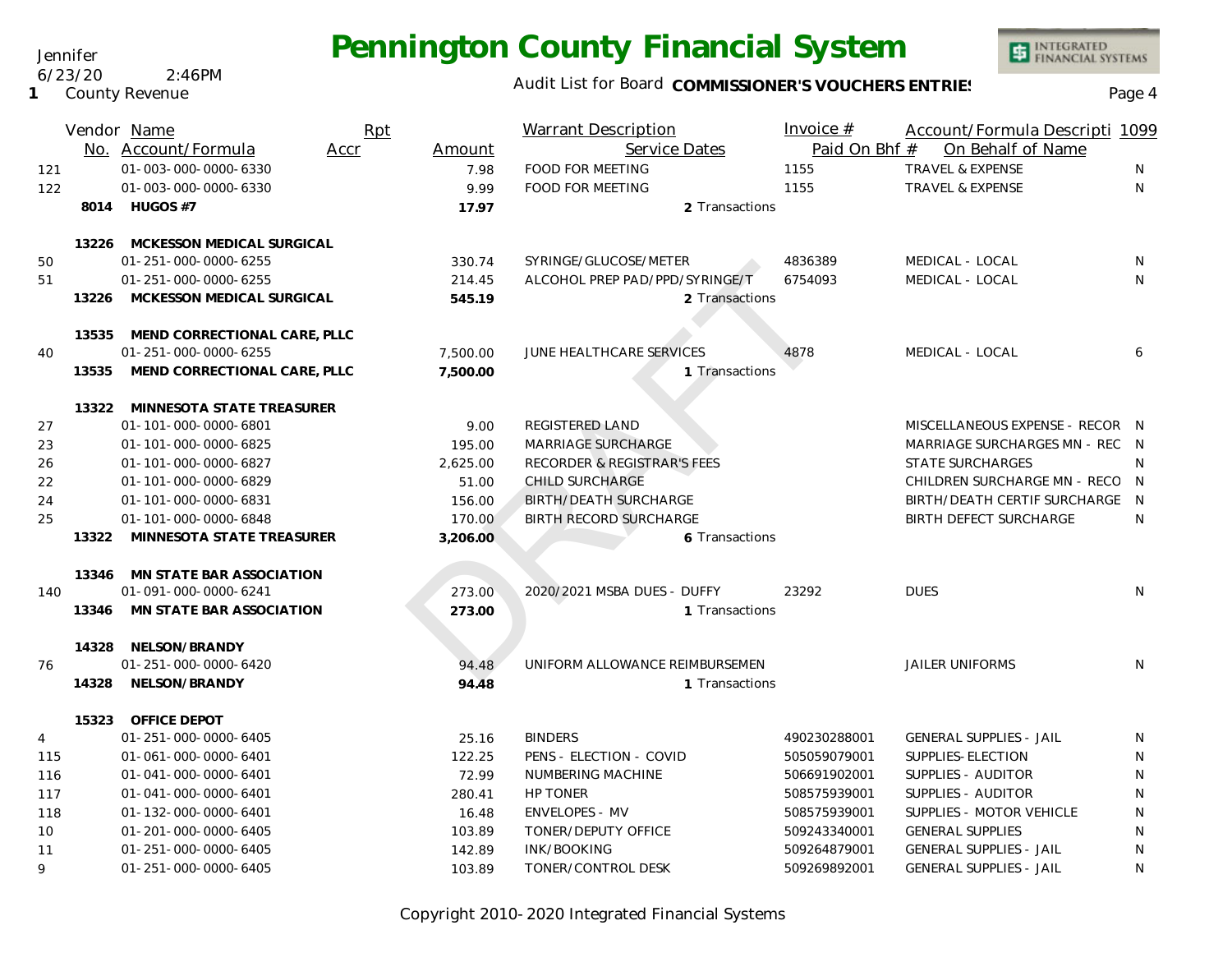Audit List for Board COMMISSIONER'S VOUCHERS ENTRIES<br>Page 5

|                | Vendor Name                               | Rpt      | <b>Warrant Description</b>     | Invoice $#$   | Account/Formula Descripti 1099   |    |
|----------------|-------------------------------------------|----------|--------------------------------|---------------|----------------------------------|----|
|                | No. Account/Formula<br>Accr               | Amount   | Service Dates                  | Paid On Bhf # | On Behalf of Name                |    |
| 15323          | OFFICE DEPOT                              | 867.96   | 8 Transactions                 |               |                                  |    |
| 15329          | OIL BOYZ EXPRESS LUBE                     |          |                                |               |                                  |    |
| $\overline{7}$ | 01-201-000-0000-6304                      | 443.11   | OIL CHANGE, SERVICE, BRAKE PAD | 156740        | REPAIR & MAINTENANCE - SQUAD! N  |    |
| 6              | 01-201-000-0000-6304                      | 61.13    | OIL CHANGE #3                  | 156744        | REPAIR & MAINTENANCE - SQUAD! N  |    |
| 5              | 01-221-000-0000-6801                      | 194.93   | OIL CHANGE/BATTERY #11         | 156826        | MISCELLANEOUS EXPENSE            | N  |
| 15329          | OIL BOYZ EXPRESS LUBE                     | 699.17   | 3 Transactions                 |               |                                  |    |
|                | 16056 PAINT & GLASS INTERIORS             |          |                                |               |                                  |    |
| 79             | 01-220-000-0000-6631                      | 854.99   | CARPET/INSTALLATION DISPATCH 3 | 1263          | <b>FURNITURE &amp; EQUIPMENT</b> | N  |
|                | 16056 PAINT & GLASS INTERIORS             | 854.99   | 1 Transactions                 |               |                                  |    |
| 999999997      | PAUTZKE/TAMI                              |          |                                |               |                                  |    |
| 119            | 01-270-000-0000-6202                      | 204.95   | TRAVEL EXPENSE CARD            |               | <b>TELEPHONE</b>                 | N  |
| 999999997      | PAUTZKE/TAMI                              | 204.95   | 1 Transactions                 |               |                                  |    |
|                | 16067 PEMBERTON, SORLIE, RUFER & KERSHNEI |          |                                |               |                                  |    |
| 145            | 01-041-000-0000-6262                      | 129.00   | <b>ATTORNEY FEES</b>           | 90            | OTHER SERVICES-AUDITOR           | Y  |
|                | 16067 PEMBERTON, SORLIE, RUFER & KERSHNEI | 129.00   | 1 Transactions                 |               |                                  |    |
|                | 16314 PENNINGTON FAST LUBE                |          |                                |               |                                  |    |
| 21             | 01-201-000-0000-6304                      | 117.35   | 06 OIL CHANGE, MOUNT & BALANCE | 70765         | REPAIR & MAINTENANCE - SQUAD! Y  |    |
|                | 16314 PENNINGTON FAST LUBE                | 117.35   | 1 Transactions                 |               |                                  |    |
|                | 16079 PETERSON LUMBER                     |          |                                |               |                                  |    |
| 19             | 01-218-000-0000-6300                      | 21.38    | WALL PROTECTION/REPAIR DISPATC | 2005-000469   | REPAIRS & MAINTENANCE            | N. |
|                | 16079 PETERSON LUMBER                     | 21.38    | 1 Transactions                 |               |                                  |    |
| 20358          | QUADIENT FINANCE USA, INC.                |          |                                |               |                                  |    |
| 152            | 01-801-000-0000-6209                      | 1,500.00 | <b>POSTAGE</b>                 |               | POSTAGE                          | N  |
| 20358          | QUADIENT FINANCE USA, INC.                | 1,500.00 | 1 Transactions                 |               |                                  |    |
| 17003          | QUICK PRINT CENTER                        |          |                                |               |                                  |    |
| 105            | 01-132-000-0000-6401                      | 98.01    | #10 REG ENVELOPES              | 14164         | SUPPLIES - MOTOR VEHICLE         | N  |
| 17003          | QUICK PRINT CENTER                        | 98.01    | 1 Transactions                 |               |                                  |    |
|                | 18440 READITECH IT SOLUTIONS              |          |                                |               |                                  |    |
| $\mathbf{1}$   | 01-220-000-0000-6263                      | 876.00   | IT GLOBAL CARE/APRIL           | 150431        | COMPUTER SERVICES & SUPPLIES     | N  |
| $\overline{2}$ | 01-220-000-0000-6263                      | 876.00   | IT GLOBAL CARE/MAY             | 155776        | COMPUTER SERVICES & SUPPLIES     | N  |
| 3              | 01-251-000-0000-6405                      | 55.00    | DEEP FREEZE LICENSE/JAIL INMAT | 156725        | <b>GENERAL SUPPLIES - JAIL</b>   | N  |

Copyright 2010-2020 Integrated Financial Systems

Jennifer

**1** County Revenue 6/23/20 2:46PM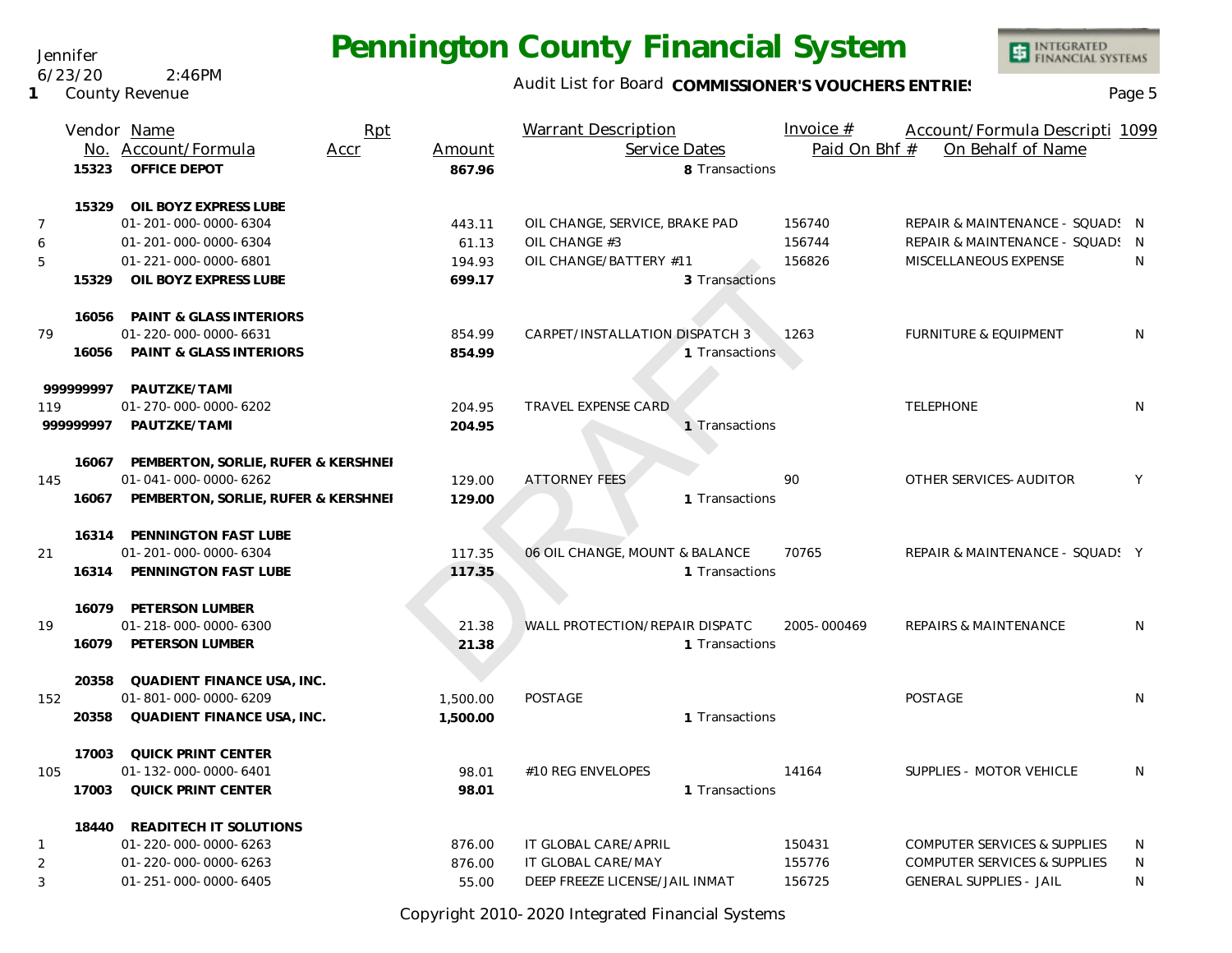**1** County Revenue

6/23/20 2:46PM

Jennifer

### Audit List for Board COMMISSIONER'S VOUCHERS ENTRIES

|     | Vendor Name          | Rpt            | Warrant Description           | Invoice $#$   | Account/Formula Descripti 1099   |    |
|-----|----------------------|----------------|-------------------------------|---------------|----------------------------------|----|
|     | No. Account/Formula  | Accr<br>Amount | Service Dates                 | Paid On Bhf # | On Behalf of Name                |    |
| 149 | 01-091-000-0000-6631 | 1,535.00       | Dell PC, MONITOR AND INSTALL  | 156815        | FURNITURE & EQUIPMENT - ATTOF N  |    |
| 148 | 01-091-000-0000-6401 | 85.00          | PC ADAPTOR                    | 157133        | <b>SUPPLIES</b>                  | N  |
| 209 | 01-003-000-0000-6210 | 17.35          | ARCHIVING JUNE - BOARD        | 157337        | <b>E-MAIL SERVICES</b>           | N  |
| 204 | 01-041-000-0000-6210 | 17.35          | ARCHIVING JUNE - AUD/TREAS    | 157337        | <b>E-MAIL SERVICES</b>           | N  |
| 205 | 01-070-000-0000-6210 | 34.70          | ARCHIVING JUNE - HIGHWAY      | 157337        | <b>E-MAIL SERVICES</b>           | N  |
| 206 | 01-070-000-0000-6210 | 34.70          | ARCHIVING JUNE - ICN          | 157337        | <b>E-MAIL SERVICES</b>           | N  |
| 207 | 01-070-000-0000-6210 | 173.50         | ARCHIVING JUNE - WELFARE      | 157337        | <b>E-MAIL SERVICES</b>           | N  |
| 208 | 01-070-000-0000-6210 | 10.41          | ARCHIVING JUNE - DATA         | 157337        | <b>E-MAIL SERVICES</b>           | N  |
| 220 | 01-070-000-0000-6263 | 40.00          | REMOTE BACK UP MANAGER - JUNE | 157337        | COMPUTER SERVICES - DP           | N  |
| 210 | 01-091-000-0000-6210 | 17.35          | ARCHIVING JUNE - ATTORNEY     | 157337        | <b>E-MAIL SERVICES</b>           | N  |
| 211 | 01-101-000-0000-6300 | 13.88          | ARCHIVING JUNE - RECORDER     | 157337        | <b>REPAIRS &amp; MAINTENANCE</b> | N  |
| 212 | 01-106-000-0000-6300 | 10.41          | ARCHIVING JUNE - ASSESSOR     | 157337        | <b>REPAIRS &amp; MAINTENANCE</b> | N  |
| 219 | 01-111-000-0000-6300 | 3.47           | ARCHIVING JUNE - CUSTODIAN    | 157337        | REPAIRS & MAINTENANCE            | N  |
| 213 | 01-121-000-0000-6210 | 3.47           | ARCHIVING JUNE - VET SERVICE  | 157337        | <b>E-MAIL SERVICES</b>           | N  |
| 214 | 01-132-000-0000-6300 | 17.35          | ARCHIVING JUNE - MV           | 157337        | REPAIRS & MAINTENANCE            | N  |
| 217 | 01-201-000-0000-6210 | 183.91         | ARCHIVING JUNE - SHERIFF      | 157337        | <b>E-MAIL SERVICES</b>           | N  |
| 215 | 01-270-000-0000-6300 | 3.47           | ARCHIVING JUNE - CRIME VICTIM | 157337        | <b>REPAIRS &amp; MAINTENANCE</b> | N  |
| 216 | 01-290-000-0000-6210 | 3.47           | ARCHIVING JUNE - EMER MGMT    | 157337        | <b>E-MAIL SERVICES</b>           | N  |
| 218 | 01-601-000-0000-6300 | 10.41          | ARCHIVING JUNE - EXTENSION    | 157337        | <b>REPAIRS &amp; MAINTENANCE</b> | N  |
| 171 | 01-003-000-0000-6210 | 42.45          | <b>HOSTED EXCHANGE - JUNE</b> | 157338        | <b>E-MAIL SERVICES</b>           | N  |
| 156 | 01-041-000-0000-6210 | 222.86         | IT GLOBAL JUNE - AUD/TREAS    | 157338        | <b>E-MAIL SERVICES</b>           | N  |
| 172 | 01-041-000-0000-6210 | 8.49           | <b>HOSTED EXCHANGE - JUNE</b> | 157338        | <b>E-MAIL SERVICES</b>           | N  |
| 182 | 01-041-000-0000-6210 | 8.00           | POP EMAIL JUNE - AUD/TREAS    | 157338        | <b>E-MAIL SERVICES</b>           | N  |
| 199 | 01-041-000-0000-6210 | 43.75          | HOSTED OFFICE APPS - AUDITOR  | 157338        | <b>E-MAIL SERVICES</b>           | N  |
| 173 | 01-070-000-0000-6210 | 390.54         | HOSTED EXCHANGE - JUNE        | 157338        | <b>E-MAIL SERVICES</b>           | N  |
| 174 | 01-070-000-0000-6210 | 33.96          | <b>HOSTED EXCHANGE - JUNE</b> | 157338        | <b>E-MAIL SERVICES</b>           | N  |
| 183 | 01-070-000-0000-6210 | 12.00          | POP EMAIL JUNE - HIGHWAY      | 157338        | <b>E-MAIL SERVICES</b>           | N  |
| 184 | 01-070-000-0000-6210 | 20.00          | POP EMAIL JUNE - ICN          | 157338        | <b>E-MAIL SERVICES</b>           | N  |
| 185 | 01-070-000-0000-6210 | 12.00          | POP EMAIL JUNE - WELFARE      | 157338        | <b>E-MAIL SERVICES</b>           | N  |
| 186 | 01-070-000-0000-6210 | 6.00           | POP EMAIL JUNE - DATA         | 157338        | <b>E-MAIL SERVICES</b>           | N  |
| 192 | 01-070-000-0000-6210 | 135.83         | ENCRYPTION JUNE - WELFARE     | 157338        | <b>E-MAIL SERVICES</b>           | N. |
| 196 | 01-070-000-0000-6210 | 35.00          | HOSTED OFFICE APPS - NURSING  | 157338        | <b>E-MAIL SERVICES</b>           | N  |
| 198 | 01-070-000-0000-6210 | 61.25          | HOSTED OFFICE APPS - HIGHWAY  | 157338        | <b>E-MAIL SERVICES</b>           | N. |
| 201 | 01-070-000-0000-6210 | 61.25          | HOSTED OFFICE APPS - WELFARE  | 157338        | <b>E-MAIL SERVICES</b>           | N  |
| 157 | 01-070-000-0000-6263 | 445.71         | IT GLOBAL JUNE - HIGHWAY      | 157338        | COMPUTER SERVICES - DP           | N  |
| 158 | 01-070-000-0000-6263 | 297.14         | IT GLOBAL JUNE - ICN          | 157338        | COMPUTER SERVICES - DP           | N  |
| 159 | 01-070-000-0000-6263 | 891.43         | IT GLOBAL JUNE - WELFARE      | 157338        | COMPUTER SERVICES - DP           | N  |
| 160 | 01-070-000-0000-6263 | 49.52          | IT GLOBAL JUNE - DATA         | 157338        | COMPUTER SERVICES - DP           | N  |
| 161 | 01-070-000-0000-6263 | 140.00         | IT GLOBAL JUNE - DATA         | 157338        | COMPUTER SERVICES - DP           | N  |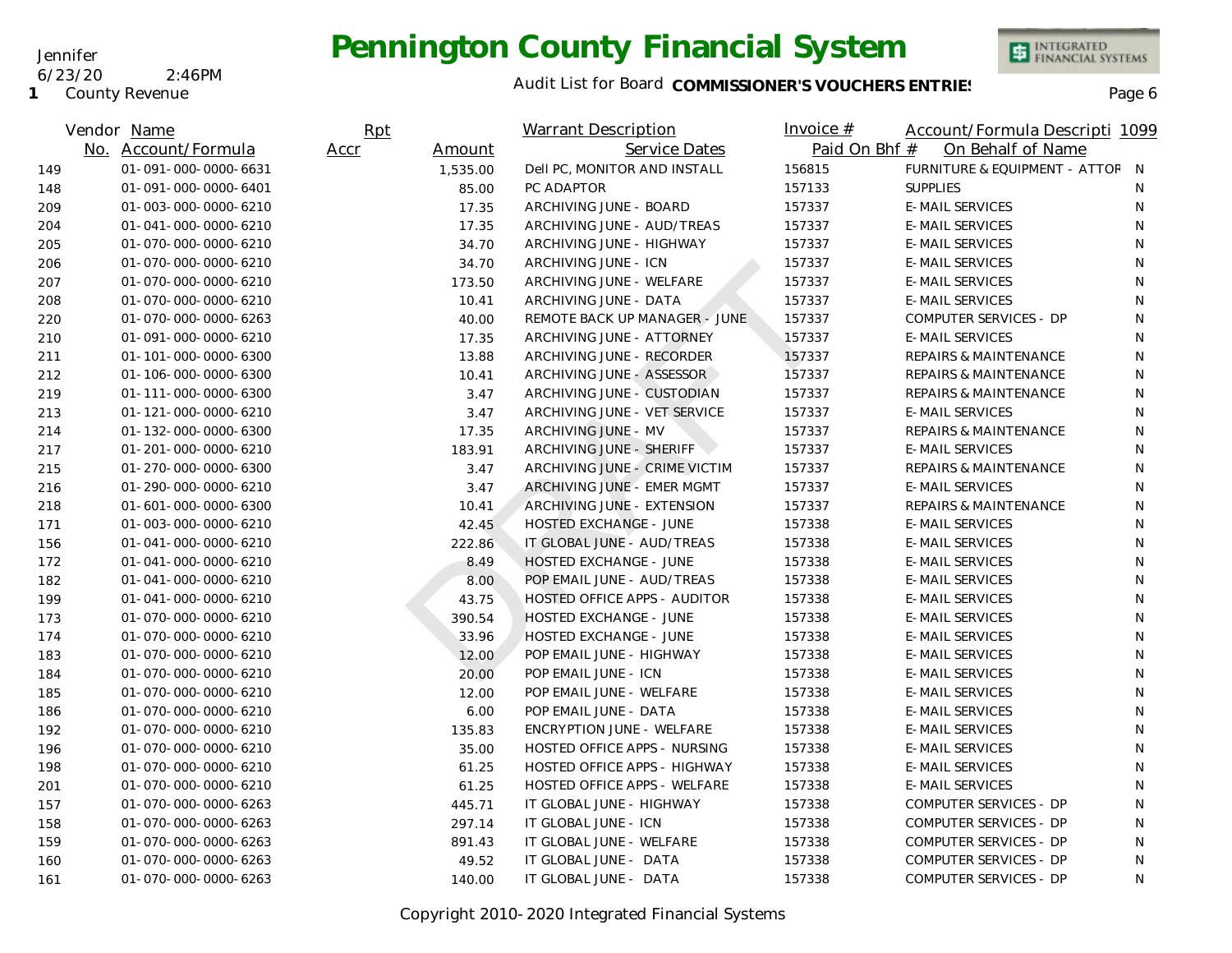**1** County Revenue

6/23/20 2:46PM

Jennifer

### Audit List for Board COMMISSIONER'S VOUCHERS ENTRIES<br>Page 7

|     |       | Vendor Name                     | Rpt            |       | <b>Warrant Description</b>            | Invoice $#$   | Account/Formula Descripti 1099   |   |
|-----|-------|---------------------------------|----------------|-------|---------------------------------------|---------------|----------------------------------|---|
|     |       | No. Account/Formula             | Amount<br>Accr |       | Service Dates                         | Paid On Bhf # | On Behalf of Name                |   |
| 175 |       | 01-091-000-0000-6210            | 42.45          |       | <b>HOSTED EXCHANGE - JUNE</b>         | 157338        | <b>E-MAIL SERVICES</b>           | N |
| 162 |       | 01-091-000-0000-6300            | 99.05          |       | IT GLOBAL JUNE - ATTORNEY             | 157338        | <b>REPAIRS &amp; MAINTENANCE</b> | N |
| 195 |       | 01-091-000-0000-6300            |                | 43.75 | <b>HOSTED OFFICE APPS - ATTY</b>      | 157338        | <b>REPAIRS &amp; MAINTENANCE</b> | N |
| 163 |       | 01-101-000-0000-6300            | 123.81         |       | IT GLOBAL JUNE - RECORDER             | 157338        | <b>REPAIRS &amp; MAINTENANCE</b> | N |
| 187 |       | 01-101-000-0000-6300            |                | 6.00  | POP EMAIL JUNE - RECORDER             | 157338        | REPAIRS & MAINTENANCE            | N |
| 200 |       | 01-101-000-0000-6300            | 17.50          |       | HOSTED OFFICE APPS - RECORDER         | 157338        | <b>REPAIRS &amp; MAINTENANCE</b> | N |
| 165 |       | 01-106-000-0000-6300            |                | 74.29 | IT GLOBAL JUNE - ASSESSOR             | 157338        | <b>REPAIRS &amp; MAINTENANCE</b> | N |
| 188 |       | 01-106-000-0000-6300            |                | 6.00  | POP EMAIL JUNE - ASSESSOR             | 157338        | <b>REPAIRS &amp; MAINTENANCE</b> | N |
| 203 |       | 01-106-000-0000-6300            | 26.25          |       | HOSTED OFFICE APPS - ASSESSOR         | 157338        | <b>REPAIRS &amp; MAINTENANCE</b> | N |
| 180 |       | 01-111-000-0000-6210            |                | 8.49  | <b>HOSTED EXCHANGE - JUNE</b>         | 157338        | <b>E-MAIL SERVICES</b>           | N |
| 176 |       | 01-121-000-0000-6210            |                | 8.49  | <b>HOSTED EXCHANGE - JUNE</b>         | 157338        | <b>E-MAIL SERVICES</b>           | N |
| 166 |       | 01-121-000-0000-6300            |                | 49.52 | IT GLOBAL JUNE - VET SERVICE          | 157338        | Repairs & Maintenance            | N |
| 167 |       | 01-132-000-0000-6300            | 148.57         |       | IT GLOBAL JUNE - MV                   | 157338        | REPAIRS & MAINTENANCE            | N |
| 189 |       | 01-132-000-0000-6300            | 10.00          |       | POP EMAIL JUNE - MV                   | 157338        | REPAIRS & MAINTENANCE            | N |
| 194 |       | 01-132-000-0000-6300            |                | 35.00 | <b>HOSTED OFFICE APPS - MV</b>        | 157338        | <b>REPAIRS &amp; MAINTENANCE</b> | N |
| 177 |       | 01-201-000-0000-6210            |                | 59.43 | <b>HOSTED EXCHANGE - JUNE</b>         | 157338        | <b>E-MAIL SERVICES</b>           | N |
| 190 |       | 01-201-000-0000-6210            |                | 90.00 | POP EMAIL JUNE - SHERIFF              | 157338        | <b>E-MAIL SERVICES</b>           | N |
| 197 |       | 01-201-000-0000-6300            |                | 96.25 | <b>HOSTED OFFICE APPS - SHERIFF</b>   | 157338        | <b>REPAIRS &amp; MAINTENANCE</b> | N |
| 178 |       | 01-270-000-0000-6202            |                | 8.49  | <b>HOSTED EXCHANGE - JUNE</b>         | 157338        | <b>TELEPHONE</b>                 | N |
| 168 |       | 01-270-000-0000-6300            |                | 24.77 | IT GLOBAL JUNE - CRIME VICTIM         | 157338        | <b>REPAIRS &amp; MAINTENANCE</b> | N |
| 179 |       | 01-290-000-0000-6210            |                | 8.49  | <b>HOSTED EXCHANGE - JUNE</b>         | 157338        | <b>E-MAIL SERVICES</b>           | N |
| 202 |       | 01-290-000-0000-6210            |                | 8.75  | HOSTED OFFICE APPS - EMER MGMT        | 157338        | <b>E-MAIL SERVICES</b>           | N |
| 169 |       | 01-290-000-0000-6300            |                | 49.52 | IT GLOBAL JUNE - EMER MGMT            | 157338        | Repairs & Maintenance            | N |
| 170 |       | 01-601-000-0000-6300            | 123.81         |       | IT GLOBAL JUNE - EXTENSION            | 157338        | REPAIRS & MAINTENANCE            | N |
| 181 |       | 01-601-000-0000-6300            |                | 8.49  | <b>HOSTED EXCHANGE - JUNE</b>         | 157338        | <b>REPAIRS &amp; MAINTENANCE</b> | N |
| 191 |       | 01-601-000-0000-6300            |                | 4.00  | POP EMAIL JUNE - EXTENSION            | 157338        | <b>REPAIRS &amp; MAINTENANCE</b> | N |
| 193 |       | 01-601-000-0000-6300            |                | 8.75  | <b>HOSTED OFFICE APPS - EXTENSION</b> | 157338        | <b>REPAIRS &amp; MAINTENANCE</b> | N |
|     | 18440 | READITECH IT SOLUTIONS          | 8,129.30       |       | 69 Transactions                       |               |                                  |   |
|     |       | 18318 RV SPORTS INC             |                |       |                                       |               |                                  |   |
| 18  |       | 01-214-000-0000-6405            |                | 91.46 | 1 BELT - SNOWMOBILE                   |               | GENERAL SUPPLIES - SNOWMOBILE N  |   |
| 16  |       | 01-214-000-0000-6405            |                | 83.90 | 2-ATV OIL CHANGE KITS                 | 95556566      | GENERAL SUPPLIES - SNOWMOBILE N  |   |
| 17  |       | 01-214-000-0000-6405            | 83.93          |       | 2 SYNTHETIC OIL - SNOWMOBILE          | 95556566      | GENERAL SUPPLIES - SNOWMOBILE N  |   |
|     | 18318 | RV SPORTS INC                   | 259.29         |       | 3 Transactions                        |               |                                  |   |
|     |       | 19377 SANFORD THIEF RIVER FALLS |                |       |                                       |               |                                  |   |
| 75  |       | 01-201-000-0000-6262            | 299.25         |       | MMPI-JE                               | PC030420      | OTHER SERVICES                   | 6 |
| 74  |       | 01-201-000-0000-6262            | 189.00         |       | MMPI-SM                               | PC031620      | <b>OTHER SERVICES</b>            | 6 |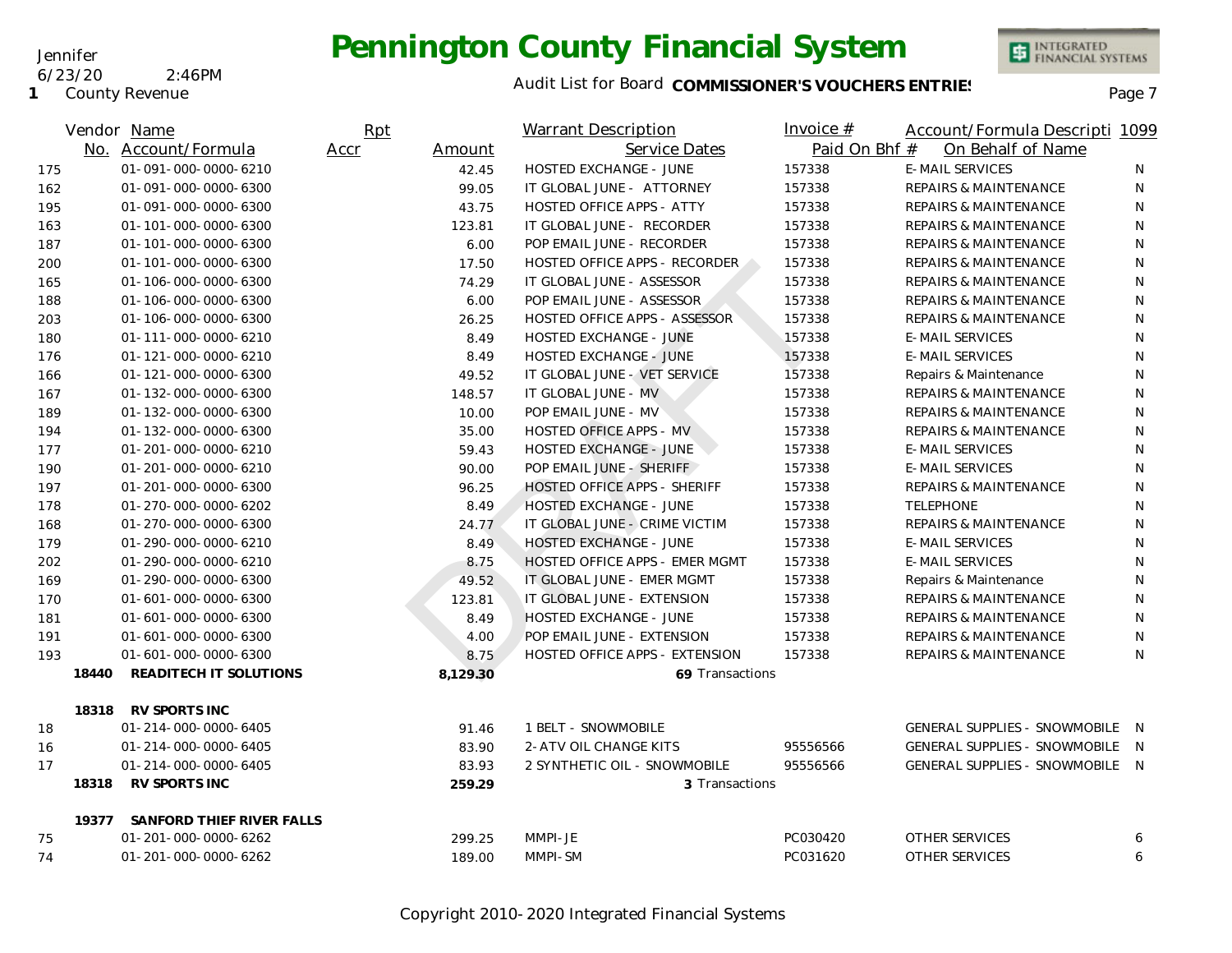Jennifer 6/23/20 2:46PM

**1** County Revenue

### Audit List for Board COMMISSIONER'S VOUCHERS ENTRIES

INTEGRATED<br>FINANCIAL SYSTEMS

|     |       | Vendor Name                            | Rpt  |           | <b>Warrant Description</b>     | Invoice $#$   | Account/Formula Descripti 1099 |    |
|-----|-------|----------------------------------------|------|-----------|--------------------------------|---------------|--------------------------------|----|
|     |       | No. Account/Formula                    | Accr | Amount    | Service Dates                  | Paid On Bhf # | On Behalf of Name              |    |
|     | 19377 | SANFORD THIEF RIVER FALLS              |      | 488.25    | 2 Transactions                 |               |                                |    |
|     |       | 19057 SKALSKY ELECTRIC                 |      |           |                                |               |                                |    |
| 150 |       | 01-111-000-0000-6300                   |      | 154.81    | COMPRESSOR MOTOR               | 2092          | REPAIRS & MAINTENANCE          | N. |
|     | 19057 | <b>SKALSKY ELECTRIC</b>                |      | 154.81    | 1 Transactions                 |               |                                |    |
|     |       | 19413 STONE/STEVE                      |      |           |                                |               |                                |    |
| 30  |       | 01-121-000-0000-6330                   |      | 166.87    | MILEAGE - VA RENEWAL - FARGO   |               | TRAVEL & EXPENSE               | N  |
| 32  |       | 01-121-000-0000-6330                   |      | 250.00    | 2020 MNCVSO DUES               |               | TRAVEL & EXPENSE               | N  |
| 33  |       | 01-121-000-0000-6330                   |      | 50.00     | 2020 NACVSO DUES               |               | <b>TRAVEL &amp; EXPENSE</b>    | N  |
| 34  |       | 01-121-000-0000-6330                   |      | 74.23     | MILEAGE - MTGS - ROSEAU        |               | TRAVEL & EXPENSE               | N  |
| 35  |       | 01-121-000-0000-6330                   |      | 18.68     | PIZZA - PTSD GROUP - TRF       |               | TRAVEL & EXPENSE               | N  |
| 37  |       | 01-121-000-0000-6330                   |      | 106.08    | LODGING - CVSO QTRLY MTG - FAR |               | <b>TRAVEL &amp; EXPENSE</b>    | N  |
| 38  |       | 01-121-000-0000-6330                   |      | 24.79     | MEAL - QTRLY MTG - FARGO       |               | <b>TRAVEL &amp; EXPENSE</b>    | N  |
| 36  |       | 01-121-000-0000-6330                   |      | 168.13    | MILEAGE - QTRLY MTG - FARGO    | 020520        | TRAVEL & EXPENSE               | N  |
| 28  |       | 01-121-000-0000-6330                   |      | 18.65     | MEAL - CVSO MTG - FARGO        | 020620        | <b>TRAVEL &amp; EXPENSE</b>    | N  |
| 29  |       | 01-121-000-0000-6330                   |      | 42.17     | PIZZA - PTSD GROUP - TRF       | 031120        | TRAVEL & EXPENSE               | N  |
| 31  |       | 01-121-000-0000-6330                   |      | 106.08    | LODGING - VA RENEWAL - FARGO   | 061718        | TRAVEL & EXPENSE               | N  |
|     | 19413 | STONE/STEVE                            |      | 1,025.68  | 11 Transactions                |               |                                |    |
|     |       | 19189 STREICHER'S                      |      |           |                                |               |                                |    |
| 12  |       | 01-201-000-0000-6420                   |      | 1,116.00  | BODY ARMOUR/#13                | 11431431      | <b>UNIFORMS</b>                | N  |
| 13  |       | 01-201-000-0000-6420                   |      | 1,116.00  | BODY ARMOUR/#10                | 11433655      | <b>UNIFORMS</b>                | N  |
|     |       | 19189 STREICHER'S                      |      | 2,232.00  | 2 Transactions                 |               |                                |    |
|     | 19550 | SUMMIT FOOD SERVICE MANAGEMENT L       |      |           |                                |               |                                |    |
| 42  |       | 01-251-000-0000-6403                   |      | 173.86    | PAPER                          | 79943         | JANITORIAL SUPPLIES - JAIL     | N  |
| 43  |       | 01-251-000-0000-6427                   |      | 3,162.99  | JAIL MEALS 05/16/20 TO 5/22/20 | 79944         | <b>JAIL MEALS</b>              | N  |
| 44  |       | 01-251-000-0000-6427                   |      | 3,209.22  | JAIL MEALS 5/23/20 TO 05/29/20 | 80523         | <b>JAIL MEALS</b>              | N  |
| 45  |       | 01-251-000-0000-6427                   |      | 84.81     | <b>FOOD</b>                    | 81101         | <b>JAIL MEALS</b>              | N  |
| 46  |       | 01-251-000-0000-6427                   |      | 3,152.16  | JAIL MEALS 5/30/20 TO 6/05/20  | 81102         | <b>JAIL MEALS</b>              | N  |
| 47  |       | 01-251-000-0000-6427                   |      | 3,150.00  | JAIL MEALS 6/5/20 TO 6/12/20   | 82249         | <b>JAIL MEALS</b>              | N  |
|     |       | 19550 SUMMIT FOOD SERVICE MANAGEMENT L |      | 12,933.04 | 6 Transactions                 |               |                                |    |
|     |       | 19353 SWANSON/KIM                      |      |           |                                |               |                                |    |
| 147 |       | 01-218-000-0000-6300                   |      | 79.89     | SOIL & PEAT - JC               |               | REPAIRS & MAINTENANCE          | N  |
|     |       | 19353 SWANSON/KIM                      |      | 79.89     | 1 Transactions                 |               |                                |    |
|     | 20047 | THRIFTY WHITE PHARMACY                 |      |           |                                |               |                                |    |
| 52  |       | 01-251-000-0000-6255                   |      | 38.27     | <b>CORPORATE CHARGE/MAR</b>    |               | MEDICAL - LOCAL                | N  |

Copyright 2010-2020 Integrated Financial Systems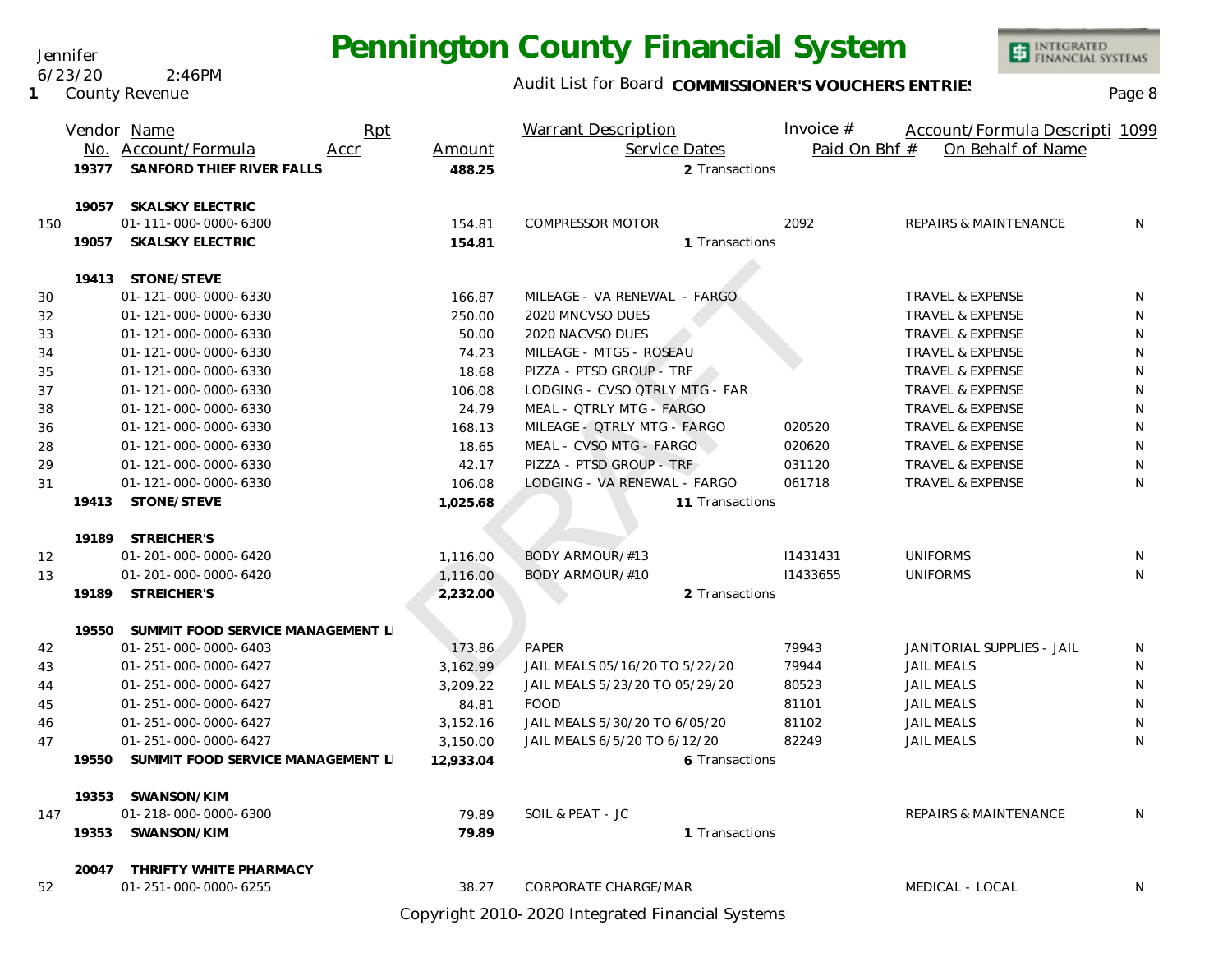Jennifer 6/23/20 2:46PM

**1** County Revenue

### Audit List for Board COMMISSIONER'S VOUCHERS ENTRIES<br>Page 9

INTEGRATED<br>FINANCIAL SYSTEMS

|     |       | Vendor Name                          | Rpt            |        | <b>Warrant Description</b>     |                 | Invoice $#$   | Account/Formula Descripti 1099  |    |
|-----|-------|--------------------------------------|----------------|--------|--------------------------------|-----------------|---------------|---------------------------------|----|
|     |       | No. Account/Formula                  | Accr<br>Amount |        | Service Dates                  |                 | Paid On Bhf # | On Behalf of Name               |    |
| 63  |       | 01-251-000-0000-6255                 |                | 4.59   | PRESCRIPTION 2614              |                 | 1809          | MEDICAL - LOCAL                 | N  |
| 59  |       | 01-251-000-0000-6255                 |                | 100.06 | PRESCRIPTION 2708              |                 | 20388         | MEDICAL - LOCAL                 | N  |
| 55  |       | 01-251-000-0000-6255                 |                | 15.96  | PRESCRIPTION 2654              |                 | 21389         | MEDICAL - LOCAL                 | N  |
| 64  |       | 01-251-000-0000-6255                 |                | 5.09   | PRESCRIPTION 2425              |                 | 24540         | MEDICAL - LOCAL                 | N  |
| 72  |       | 01-251-000-0000-6256                 |                | 37.12  | PRESCRIPTION 2470              |                 | 33284         | MEDICAL - REIMBURSED            | N  |
| 54  |       | 01-251-000-0000-6255                 |                | 9.67   | PRESCRIPTION 2659              |                 | 45421         | MEDICAL - LOCAL                 | N  |
| 65  |       | 01-251-000-0000-6255                 |                | 23.94  | PRESCRIPTION 2390              |                 | 46299         | MEDICAL - LOCAL                 | N  |
| 53  |       | 01-251-000-0000-6255                 |                | 4.49   | PRESCRIPTION 2704              |                 | 50952         | MEDICAL - LOCAL                 | N  |
| 57  |       | 01-251-000-0000-6255                 | 600.84         |        | PRESCRIPTION 2544              |                 | 56326         | MEDICAL - LOCAL                 | N  |
| 60  |       | 01-251-000-0000-6255                 |                | 207.27 | PRESCRIPTION 2707              |                 | 56907         | MEDICAL - LOCAL                 | N  |
| 61  |       | 01-251-000-0000-6255                 |                | 121.84 | PRESCRIPTION 2711              |                 | 62304         | MEDICAL - LOCAL                 | N  |
| 62  |       | 01-251-000-0000-6255                 |                | 16.49  | PRESCRIPTION 2053              |                 | 63372         | MEDICAL - LOCAL                 | N  |
| 66  |       | 01-251-000-0000-6256                 |                | 31.85  | PRESCRIPTION 2303              |                 | 63630         | MEDICAL - REIMBURSED            | N  |
| 71  |       | 01-251-000-0000-6256                 |                | 54.90  | PRESCRIPTION 2327              |                 | 63701         | MEDICAL - REIMBURSED            | N  |
| 73  |       | 01-251-000-0000-6256                 |                | 7.98   | PRESCRIPTION 2477              |                 | 63712         | MEDICAL - REIMBURSED            | N  |
| 69  |       | 01-251-000-0000-6256                 | 754.21         |        | PRESCRIPTION 2388              |                 | 63740         | MEDICAL - REIMBURSED            | N  |
| 70  |       | 01-251-000-0000-6256                 |                | 35.83  | PRESCRIPTION 2471              |                 | 63931         | MEDICAL - REIMBURSED            | N  |
| 68  |       | 01-251-000-0000-6256                 |                | 37.94  | PRESCRIPTION 2558              |                 | 64015         | MEDICAL - REIMBURSED            | N  |
| 67  |       | 01-251-000-0000-6256                 |                | 204.17 | PRESCRIPTION 2613              |                 | 64146         | MEDICAL - REIMBURSED            | N  |
| 56  |       | 01-251-000-0000-6255                 |                | 23.94  | PRESCRIPTION 2596              |                 | 64147         | MEDICAL - LOCAL                 | N  |
| 58  |       | 01-251-000-0000-6255                 |                | 4.69   | PRESCRIPTION 2646              |                 | 64225         | MEDICAL - LOCAL                 | N  |
|     | 20047 | THRIFTY WHITE PHARMACY               | 2,341.14       |        |                                | 22 Transactions |               |                                 |    |
|     |       | 20431 TVEITEN/SETH                   |                |        |                                |                 |               |                                 |    |
| 77  |       | 01-255-000-0000-6420                 | 122.93         |        | UNIFORM ALLOWANCE REIMBURSEMEN |                 |               | <b>UNIFORMS</b>                 | N  |
| 78  |       | 01-255-000-0000-6420                 |                | 79.98  | UNIFORM ALLOWANCE REIMBURSEMEN |                 |               | <b>UNIFORMS</b>                 | N. |
|     |       | 20431 TVEITEN/SETH                   | 202.91         |        |                                | 2 Transactions  |               |                                 |    |
|     |       |                                      |                |        |                                |                 |               |                                 |    |
|     |       | 21332 ULINE                          |                |        |                                |                 |               |                                 |    |
| 41  |       | 01-251-000-0000-6416                 | 479.64         |        | <b>VRIOUS UNIFORM SIZES</b>    |                 | 198512-IN     | <b>CLOTHING SUPPLIES - JAIL</b> | N  |
|     |       | 21332 ULINE                          | 479.64         |        |                                | 1 Transactions  |               |                                 |    |
|     | 21329 | UNIV OF MN-EXTENSION SERVICE 2       |                |        |                                |                 |               |                                 |    |
| 143 |       | 01-601-000-0000-6837                 | 18,813.99      |        | MOA APRIL - JUNE 2020 EXT ED   |                 | 0300025245    | REFUNDS & REIMBURSEMENTS        | N. |
|     |       | 21329 UNIV OF MN-EXTENSION SERVICE 2 | 18,813.99      |        |                                | 1 Transactions  |               |                                 |    |
|     |       |                                      |                |        |                                |                 |               |                                 |    |
|     |       | 23303 WEST GROUP PAYMENT CENTER      |                |        |                                |                 |               |                                 |    |
| 120 |       | 01-016-000-0000-6242                 | 1,011.46       |        | MAY WEST LAW ACCESS            |                 | 842413334     | SUBSCRIPTIONS - LAW LIBRARY     | N  |
| 103 |       | 01-091-000-0000-6240                 |                | 671.55 | MAY WEST LAW ACCESS            |                 | 842420805     | <b>SUBSCRIPTIONS</b>            | N  |
| 102 |       | 01-016-000-0000-6242                 |                | 329.28 | <b>MAY SUBSCRIPTIONS</b>       |                 | 842498417     | SUBSCRIPTIONS - LAW LIBRARY     | N  |

Copyright 2010-2020 Integrated Financial Systems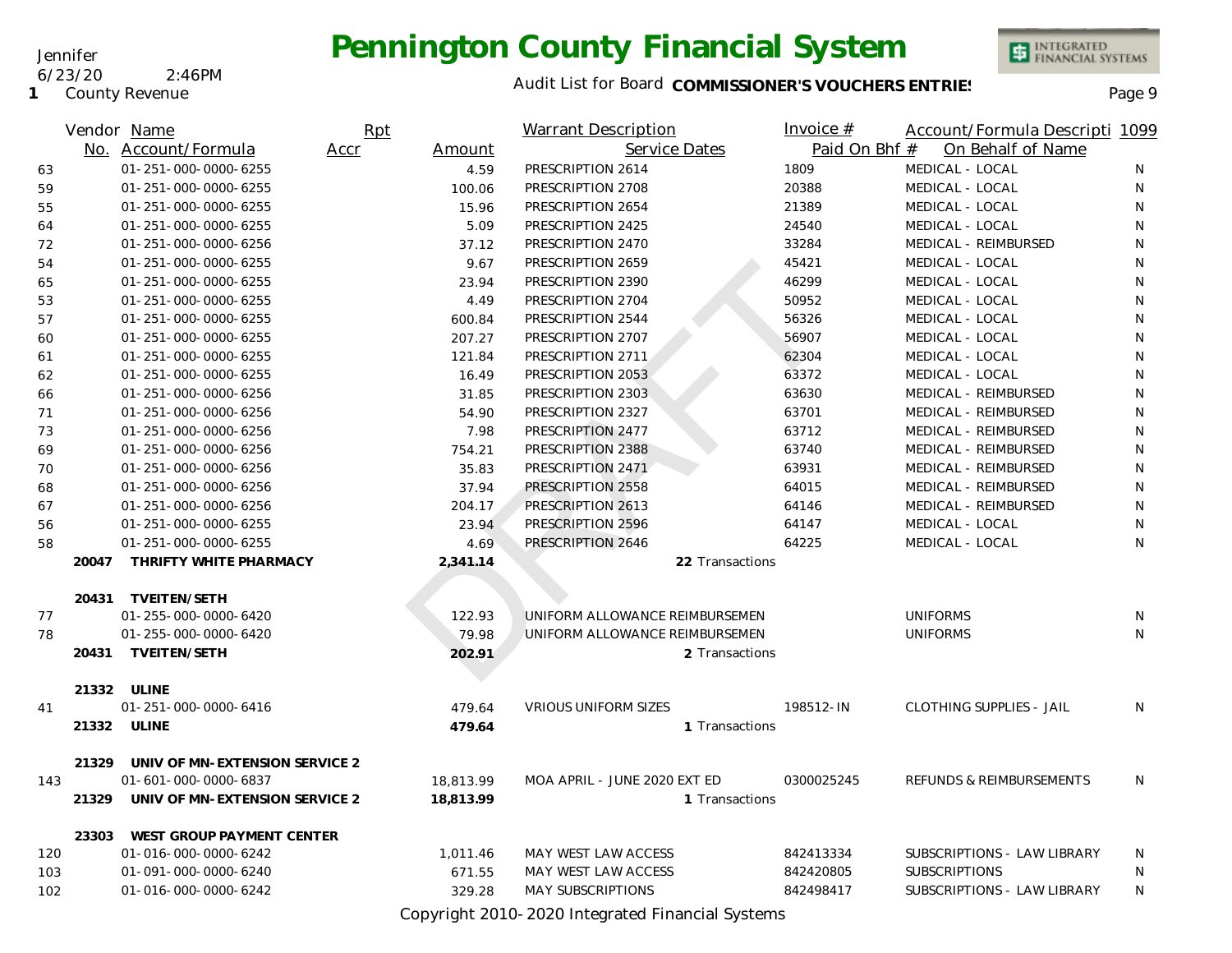Jennifer 6/23/20 2:46PM

**1** County Revenue

### Audit List for Board COMMISSIONER'S VOUCHERS ENTRIES<br>Page 10

INTEGRATED<br>FINANCIAL SYSTEMS

| No.           | Vendor Name<br>Account/Formula | Rpt<br>Accr | Amount     | <b>Warrant Description</b><br>Service Dates | Invoice $#$<br>Paid On Bhf # |                                  | Account/Formula Descripti 1099<br>On Behalf of Name |   |
|---------------|--------------------------------|-------------|------------|---------------------------------------------|------------------------------|----------------------------------|-----------------------------------------------------|---|
| 104           | $01 - 091 - 000 - 0000 - 6240$ |             | 63.84      | <b>MAY SUBSCRIPTIONS</b>                    | 842504203                    | <b>SUBSCRIPTIONS</b>             |                                                     | N |
| 23303         | WEST GROUP PAYMENT CENTER      |             | 2.076.13   | 4 Transactions                              |                              |                                  |                                                     |   |
| 23054         | <b>WESTSIDE MOTORS</b>         |             |            |                                             |                              |                                  |                                                     |   |
| 141           | 01-201-000-0000-6631           |             | 28,445.00  | NEW SQUAD/2020 DODGE RAM #2                 |                              | <b>FURNITURE &amp; EQUIPMENT</b> |                                                     | N |
| 142           | $01 - 201 - 000 - 0000 - 6631$ |             | 31.095.00  | NEW SQUAD/2020 DURANGO #16                  |                              | <b>FURNITURE &amp; EQUIPMENT</b> |                                                     | N |
| 23054         | <b>WESTSIDE MOTORS</b>         |             | 59,540.00  | 2 Transactions                              |                              |                                  |                                                     |   |
| 1 Fund Total: |                                |             | 139.697.23 | County Revenue                              |                              | 45 Vendors                       | 189 Transactions                                    |   |

31,095.00 NEW SOUAD/2020 DURANGO #16<br>59,540.00 2 Transactions<br>139,697.23 County Revenue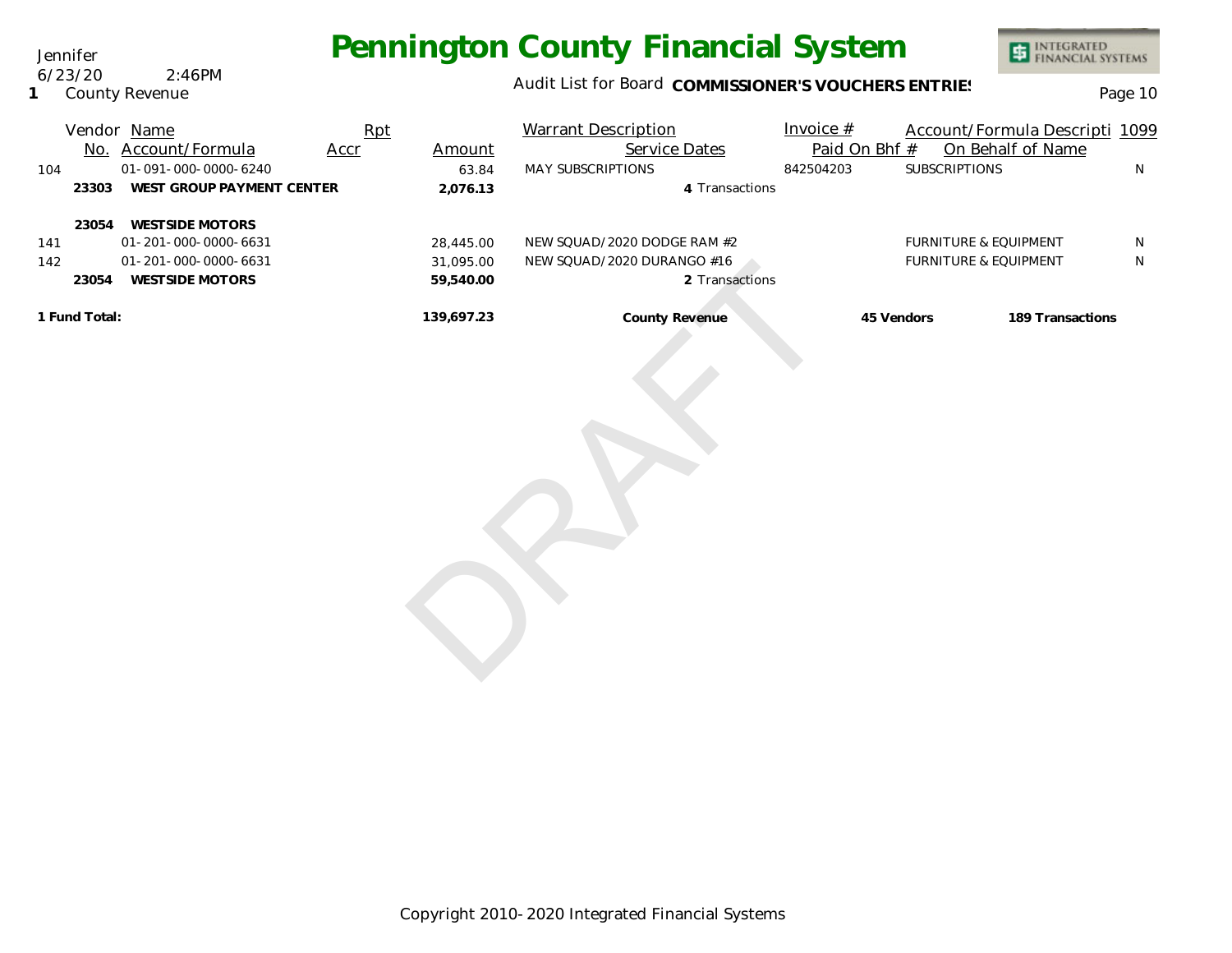Jennifer 6/23/20 2:46PM

**3** Road & Bridge

### Audit List for Board COMMISSIONER'S VOUCHERS ENTRIES<br>Page 11

INTEGRATED<br>FINANCIAL SYSTEMS

|     |       | Vendor Name<br>Rpt<br>No. Account/Formula<br>Accr                                                 | Amount                 | <b>Warrant Description</b><br>Service Dates    | Invoice $#$<br>Account/Formula Descripti 1099<br>Paid On Bhf #<br>On Behalf of Name |
|-----|-------|---------------------------------------------------------------------------------------------------|------------------------|------------------------------------------------|-------------------------------------------------------------------------------------|
| 99  | 3307  | 3307 COMMISSIONER OF TRANSPORTATION-S<br>03-330-000-0000-6269<br>COMMISSIONER OF TRANSPORTATION-S | 77,268.09<br>77,268.09 | CONSTRUCTION ENG. ROUNDABOUT<br>1 Transactions | <b>GENERAL CONTRACTS</b><br>N                                                       |
| 100 | 10408 | DEERE CREDIT INC.<br>03-350-000-0000-6631                                                         | 21,616.61              | LEASE MOTORGRADER (201)                        | <b>FURNITURE &amp; EQUIPMENT</b><br>N                                               |
|     | 10408 | DEERE CREDIT INC.                                                                                 | 21,616.61              | 1 Transactions                                 |                                                                                     |
| 97  |       | 6006 FARMERS UNION OIL<br>03-350-000-0000-6560                                                    | 4,110.41               | GAS & DIESEL SHOP 500                          | <b>GAS &amp; DIESEL</b><br>N.                                                       |
| 98  |       | 03-350-000-0000-6562                                                                              | 913.67                 | OIL & GREASE                                   | MOTOR OIL & LUBRICANTS<br>N                                                         |
|     |       | 6006 FARMERS UNION OIL                                                                            | 5,024.08               | 2 Transactions                                 |                                                                                     |
| 96  |       | 7322 GILSON COMPANY INC<br>03-330-000-0000-6554                                                   |                        | <b>TESTING EQUIPMENT</b>                       | ENGINEERING & SURVEYING SUPPLI N                                                    |
|     | 7322  | <b>GILSON COMPANY INC</b>                                                                         | 197.94<br>197.94       | 1 Transactions                                 |                                                                                     |
|     |       | 7384 GOPHER STATE ONE CALL                                                                        |                        |                                                |                                                                                     |
| 95  |       | 03-320-000-0000-6240                                                                              | 10.80                  | <b>EMAIL TICKETS</b>                           | <b>SUBSCRIPTIONS</b><br>N                                                           |
|     |       | 7384 GOPHER STATE ONE CALL                                                                        | 10.80                  | 1 Transactions                                 |                                                                                     |
|     | 7308  | <b>GRAND FORKS WELDING &amp; MACHINE CO</b>                                                       |                        |                                                |                                                                                     |
| 94  | 7308  | 03-350-000-0000-6564<br><b>GRAND FORKS WELDING &amp; MACHINE CO</b>                               | 336.99<br>336.99       | <b>REAPIR UNIT 306</b><br>1 Transactions       | EQUIPMENT REPAIR PARTS<br>N                                                         |
|     |       | 8331 HARDWARE HANK                                                                                |                        |                                                |                                                                                     |
| 92  |       | 03-330-000-0000-6554                                                                              | 19.99                  | CLOCK                                          | ENGINEERING & SURVEYING SUPPLI N                                                    |
| 93  |       | 03-350-000-0000-6564                                                                              | 2.80                   | ROPE UNIT 232                                  | EQUIPMENT REPAIR PARTS<br>N                                                         |
|     |       | 8331 HARDWARE HANK                                                                                | 22.79                  | 2 Transactions                                 |                                                                                     |
|     | 13033 | MN COUNTIES INTERGOVERNMENTAL TF                                                                  |                        |                                                |                                                                                     |
| 91  |       | 03-803-000-0000-6355                                                                              | 848.00                 | 2 MOTORGRADER ADD ONS                          | INSURANCE - PROPERTY CASUALT' N                                                     |
|     | 13033 | MN COUNTIES INTERGOVERNMENTAL TF                                                                  | 848.00                 | 1 Transactions                                 |                                                                                     |
| 90  |       | 14123 NORTHWEST BEVERAGE INC<br>03-320-000-0000-6401                                              | 9.00                   | <b>WATER</b>                                   | <b>SUPPLIES</b><br>N                                                                |
|     |       | 14123 NORTHWEST BEVERAGE INC                                                                      | 9.00                   | 1 Transactions                                 |                                                                                     |
|     | 15001 | OCCUPATIONAL DEVELOPMENT CENTER                                                                   |                        |                                                |                                                                                     |
| 89  |       | 03-330-000-0000-6554                                                                              | 113.50                 | LATH                                           | ENGINEERING & SURVEYING SUPPLI N                                                    |

Copyright 2010-2020 Integrated Financial Systems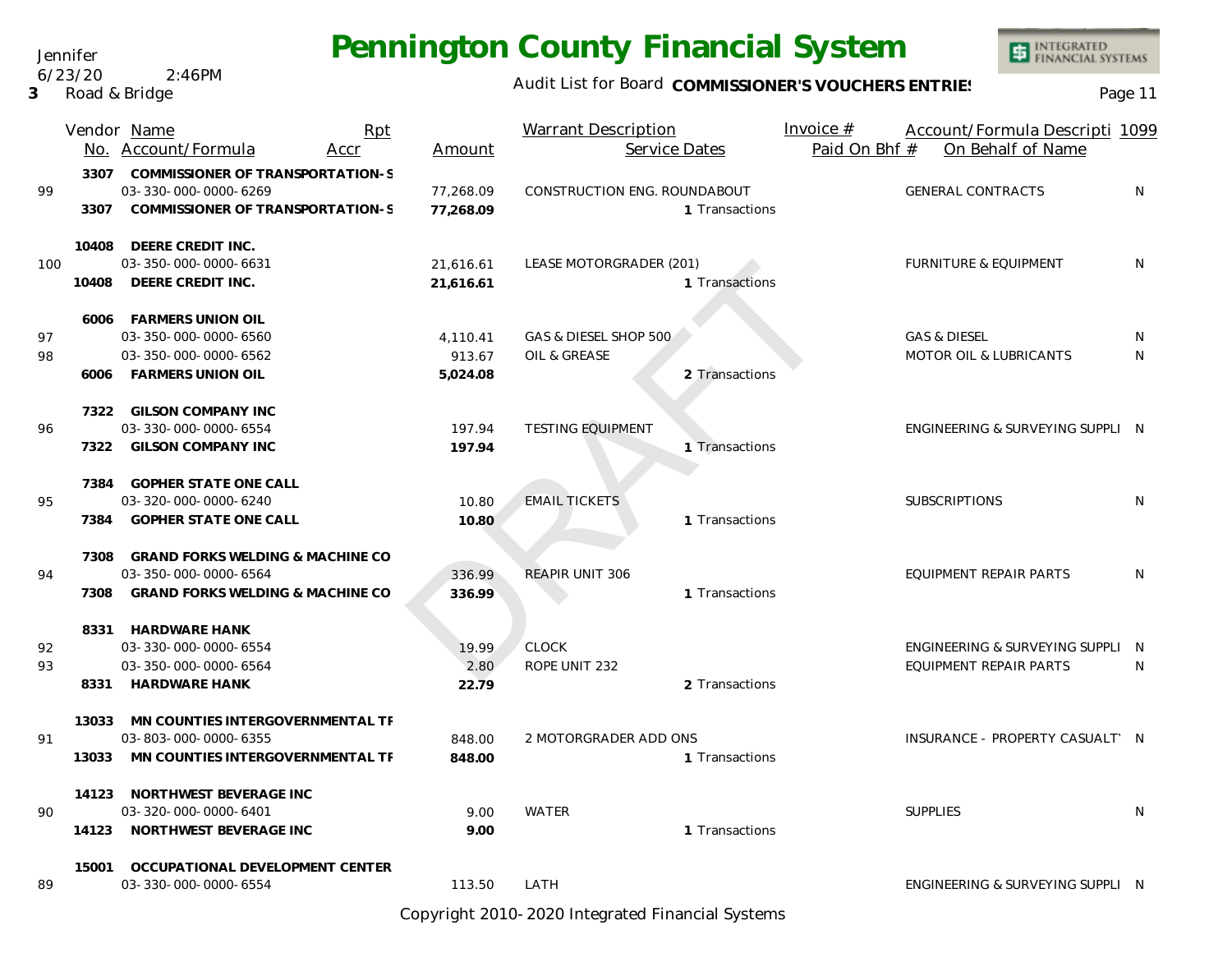Jennifer 6/23/20 2:46PM

**3** Road & Bridge

### Audit List for Board COMMISSIONER'S VOUCHERS ENTRIES<br>Page 12

|    |               | Vendor Name<br>No. Account/Formula | Rpt<br>Accr | Amount     | <b>Warrant Description</b><br>Service Dates |                | Invoice $#$<br>Paid On Bhf # |                               | Account/Formula Descripti 1099<br>On Behalf of Name |   |
|----|---------------|------------------------------------|-------------|------------|---------------------------------------------|----------------|------------------------------|-------------------------------|-----------------------------------------------------|---|
|    | 15001         | OCCUPATIONAL DEVELOPMENT CENTER    |             | 113.50     |                                             | 1 Transactions |                              |                               |                                                     |   |
|    |               | 19351 S & S TRUCK REPAIR LLC       |             |            |                                             |                |                              |                               |                                                     |   |
| 88 |               | 03-350-000-0000-6564               |             | 47.00      | REPAIR UNIT 269                             |                |                              | <b>EQUIPMENT REPAIR PARTS</b> |                                                     | Y |
|    | 19351         | S & S TRUCK REPAIR LLC             |             | 47.00      |                                             | 1 Transactions |                              |                               |                                                     |   |
|    |               | 19380 SAFELITE FULFILLMENT, INC    |             |            |                                             |                |                              |                               |                                                     |   |
| 87 |               | 03-350-000-0000-6564               |             | 367.97     | FIX WINDSHIELD UNIT 317                     |                |                              | <b>EQUIPMENT REPAIR PARTS</b> |                                                     | N |
|    | 19380         | SAFELITE FULFILLMENT, INC          |             | 367.97     |                                             | 1 Transactions |                              |                               |                                                     |   |
|    |               | 19133 SPIELMAN RADIO               |             |            |                                             |                |                              |                               |                                                     |   |
| 80 |               | 03-350-000-0000-6564               |             | 201.09     | <b>TRACE WIRE FOR TRAILER</b>               |                |                              | EQUIPMENT REPAIR PARTS        |                                                     | Y |
|    | 19133         | SPIELMAN RADIO                     |             | 201.09     |                                             | 1 Transactions |                              |                               |                                                     |   |
|    |               | 19338 STEIGER MFG. CO.             |             |            |                                             |                |                              |                               |                                                     |   |
| 86 |               | 03-350-000-0000-6564               |             | 196.77     | REPARI UNIT 208                             |                |                              | <b>EQUIPMENT REPAIR PARTS</b> |                                                     | N |
|    | 19338         | STEIGER MFG. CO.                   |             | 196.77     |                                             | 1 Transactions |                              |                               |                                                     |   |
|    |               | 20027 THE TIMES                    |             |            |                                             |                |                              |                               |                                                     |   |
| 83 |               | 03-320-000-0000-6232               |             | 92.50      | AD TEMP WORKERS                             |                |                              | <b>ADVERTISING</b>            |                                                     | N |
| 84 |               | 03-320-000-0000-6232               |             | 53.50      | <b>ADJUST CONTROL</b>                       |                |                              | ADVERTISING                   |                                                     | N |
| 85 |               | 03-320-000-0000-6232               |             | 107.38     | AD SHOP ADDITION                            |                |                              | ADVERTISING                   |                                                     | N |
|    | 20027         | THE TIMES                          |             | 253.38     |                                             | 3 Transactions |                              |                               |                                                     |   |
|    |               | 20309 TRUE NORTH STEEL             |             |            |                                             |                |                              |                               |                                                     |   |
| 82 |               | 03-350-000-0000-6549               |             | 4,841.00   | 72" PIPE - WYANDOTTE                        |                |                              | <b>CULVERTS</b>               |                                                     | N |
|    | 20309         | TRUE NORTH STEEL                   |             | 4,841.00   |                                             | 1 Transactions |                              |                               |                                                     |   |
|    | 26301         | ZIEGLER, INC.                      |             |            |                                             |                |                              |                               |                                                     |   |
| 81 |               | 03-350-000-0000-6564               |             | 191.65     | <b>GASKET BEARINGS UNIT 221</b>             |                |                              | <b>EQUIPMENT REPAIR PARTS</b> |                                                     | N |
|    |               | 26301 ZIEGLER, INC.                |             | 191.65     |                                             | 1 Transactions |                              |                               |                                                     |   |
|    | 3 Fund Total: |                                    |             | 111,546.66 | Road & Bridge                               |                | 17 Vendors                   |                               | 21 Transactions                                     |   |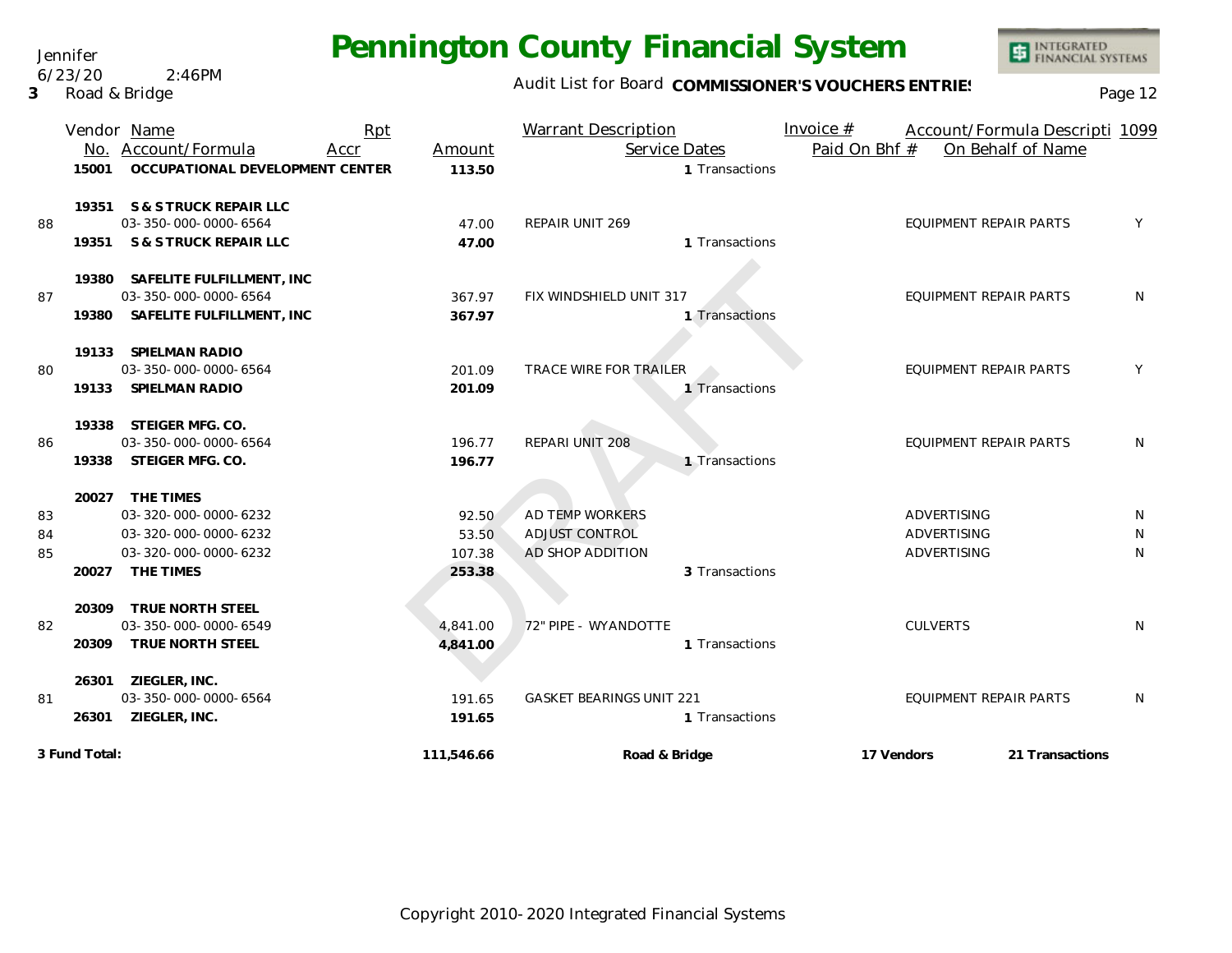Jennifer **32** Solid Waste Facility 6/23/20 2:46PM

### Audit List for Board COMMISSIONER'S VOUCHERS ENTRIES<br>Page 13

|                | Vendor Name<br>No. Account/Formula                                   | Rpt<br>Accr | Amount           | <b>Warrant Description</b><br>Service Dates | Invoice $#$<br>Paid On Bhf # | Account/Formula Descripti 1099<br>On Behalf of Name |
|----------------|----------------------------------------------------------------------|-------------|------------------|---------------------------------------------|------------------------------|-----------------------------------------------------|
| 151            | 18314 RAINY LAKE OIL<br>32-390-000-0000-6262<br>18314 RAINY LAKE OIL |             | 258.83<br>258.83 | USED OIL FILTERS & SC<br>1 Transactions     | 27570                        | OTHER SERVICES-SCORE ACCOUNT N                      |
| 32 Fund Total: |                                                                      |             | 258.83           | Solid Waste Facility                        | 1 Vendors                    | 1 Transactions                                      |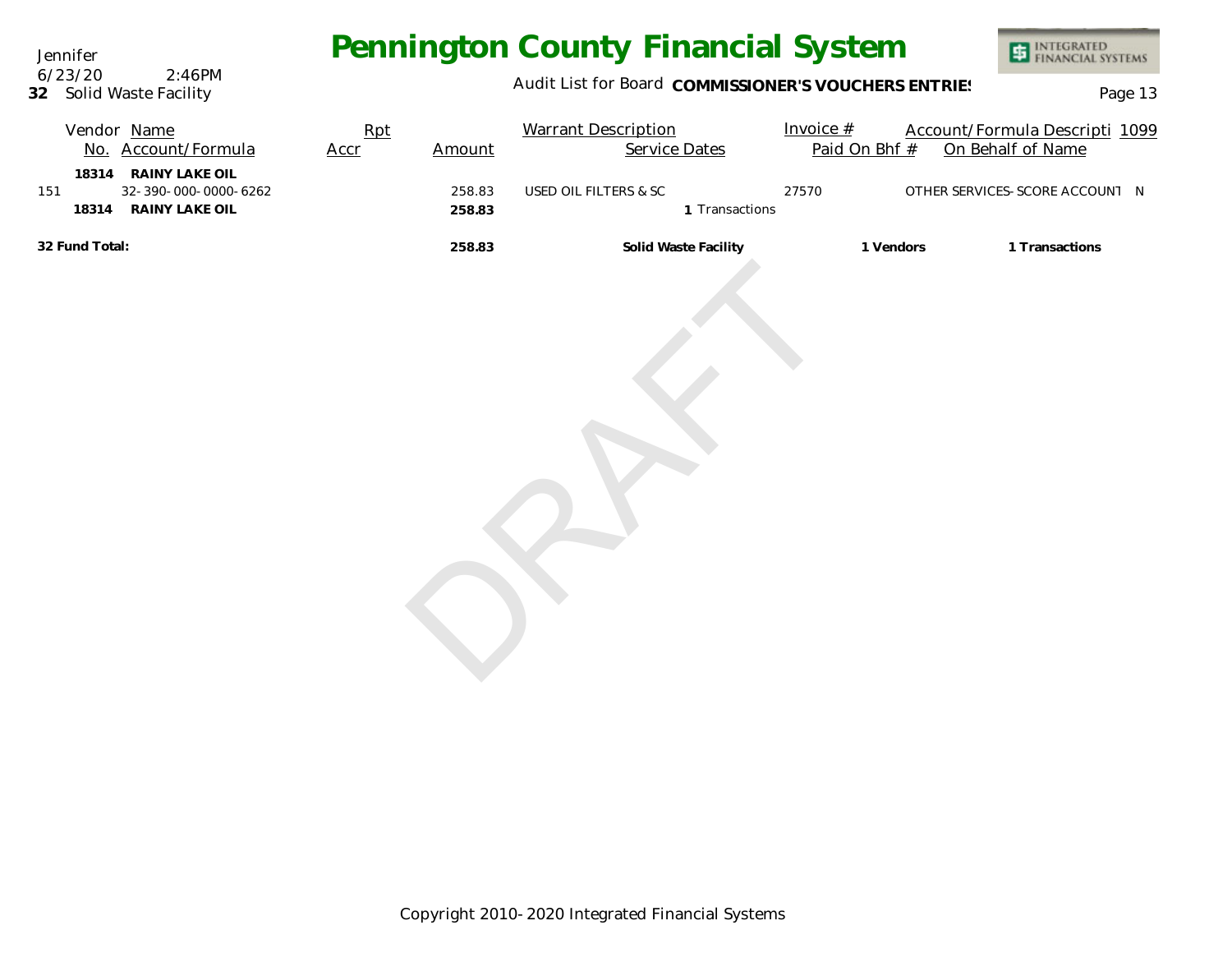#### Audit List for Board COMMISSIONER'S VOUCHERS ENTRIES<br>Page 14

INTEGRATED<br>FINANCIAL SYSTEMS

|     |                | Vendor Name              | Rpt  |            | Warrant Description         | Invoice $#$      |                         | Account/Formula Descripti 1099 |
|-----|----------------|--------------------------|------|------------|-----------------------------|------------------|-------------------------|--------------------------------|
|     | No.            | Account/Formula          | Accr | Amount     | Service Dates               | Paid On Bhf #    | On Behalf of Name       |                                |
|     | 1330           | <b>ANDERSON SERVICES</b> |      |            |                             |                  |                         |                                |
| 125 |                | 40-716-000-0000-6262     |      | 8,138.00   | DITCH WORK CD#16            |                  | <b>OTHER SERVICES</b>   | Y                              |
| 126 |                | 40-716-000-0000-6262     |      | 3,870.00   | DITCH WORK CD#16            |                  | <b>OTHER SERVICES</b>   | Y                              |
|     | 1330           | <b>ANDERSON SERVICES</b> |      | 12,008.00  | 2 Transactions              |                  |                         |                                |
|     | 18331          | RED LAKE COUNTY AUDITOR  |      |            |                             |                  |                         |                                |
| 107 |                | 40-701-000-0000-6262     |      | 671.18     | 2019 SHAREWORK JD #1        |                  | OTHER SERVICES - JD #1  | N                              |
| 108 |                | 40-711-000-0000-6262     |      | 8.579.53   | 2019 SHAREWORK JD #11       |                  | OTHER SERVICES - JD #11 | N                              |
| 109 |                | 40-713-000-0000-6262     |      | 760.94     | 2019 SHAREWORK JD #13       |                  | OTHER SERVICES - JD #13 | N                              |
| 110 |                | 40-715-000-0000-6262     |      | 904.37     | 2019 SHAREWORK JD #15       |                  | OTHER SERVICES - JD #15 | N                              |
| 111 |                | 40-731-000-0000-6262     |      | 154.24     | 2019 SHAREWORK JD #31       |                  | <b>OTHER SERVICES</b>   | N                              |
| 112 |                | 40-760-000-0000-6262     |      | 71.06      | 2019 SHAREWORK JD #60       |                  | OTHER SERVICES - JD #60 | N                              |
|     | 18331          | RED LAKE COUNTY AUDITOR  |      | 11,141.32  | 6 Transactions              |                  |                         |                                |
|     | 20309          | TRUE NORTH STEEL         |      |            |                             |                  |                         |                                |
| 128 |                | 40-716-000-0000-6262     |      | 4,365.80   | 72" X 40' LIFT HOOKS CD #16 | FP0000016973     | OTHER SERVICES          | N                              |
| 127 |                | 40-737-000-0000-6262     |      | 3,732.60   | 60" X 40' LIFT HOOKS CD #37 | FP0000016973     | <b>OTHER SERVICES</b>   | N                              |
|     | 20309          | TRUE NORTH STEEL         |      | 8,098.40   | 2 Transactions              |                  |                         |                                |
|     | 40 Fund Total: |                          |      | 31,247.72  | <b>Ditch Funds</b>          | 3 Vendors        |                         | 10 Transactions                |
|     | Final Total:   |                          |      | 282,750.44 | 66 Vendors                  | 221 Transactions |                         |                                |
|     |                |                          |      |            |                             |                  |                         |                                |

Jennifer 6/23/20 2:46PM

**40** Ditch Funds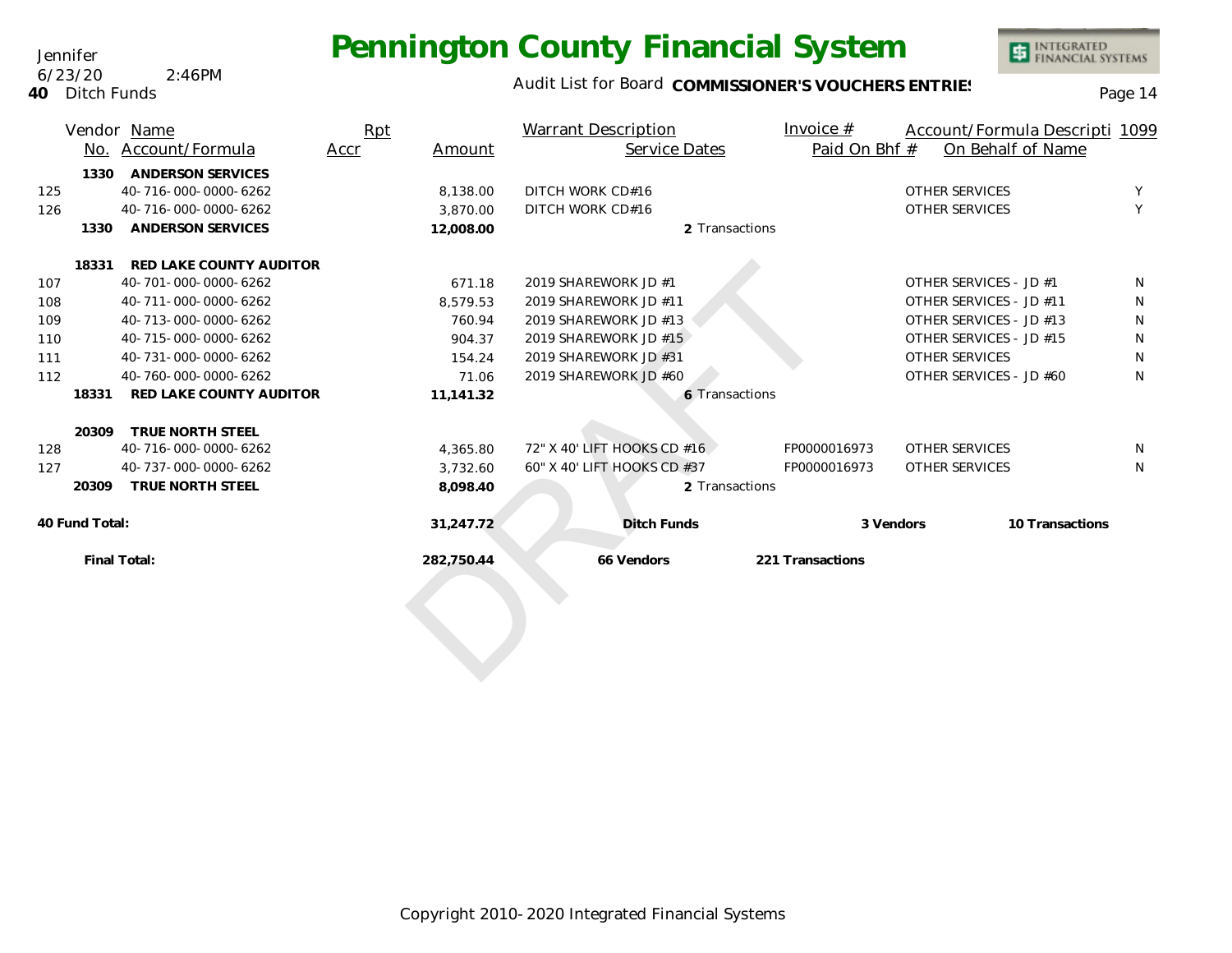|               |                             |                                                     |                                                                 |              | <b>ED INTEGRATED</b><br>FINANCIAL SYSTEMS                                                  |
|---------------|-----------------------------|-----------------------------------------------------|-----------------------------------------------------------------|--------------|--------------------------------------------------------------------------------------------|
|               |                             |                                                     |                                                                 |              | Page 15                                                                                    |
| Recap by Fund | <b>Fund</b><br>1<br>3<br>32 | <b>AMOUNT</b><br>139,697.23<br>111,546.66<br>258.83 | Name<br>County Revenue<br>Road & Bridge<br>Solid Waste Facility |              |                                                                                            |
|               | All Funds                   | 282,750.44                                          | Total                                                           | Approved by, |                                                                                            |
|               | 2:46PM                      | 40                                                  | 31,247.72                                                       | Ditch Funds  | Pennington County Financial System<br>Audit List for Board COMMISSIONER'S VOUCHERS ENTRIES |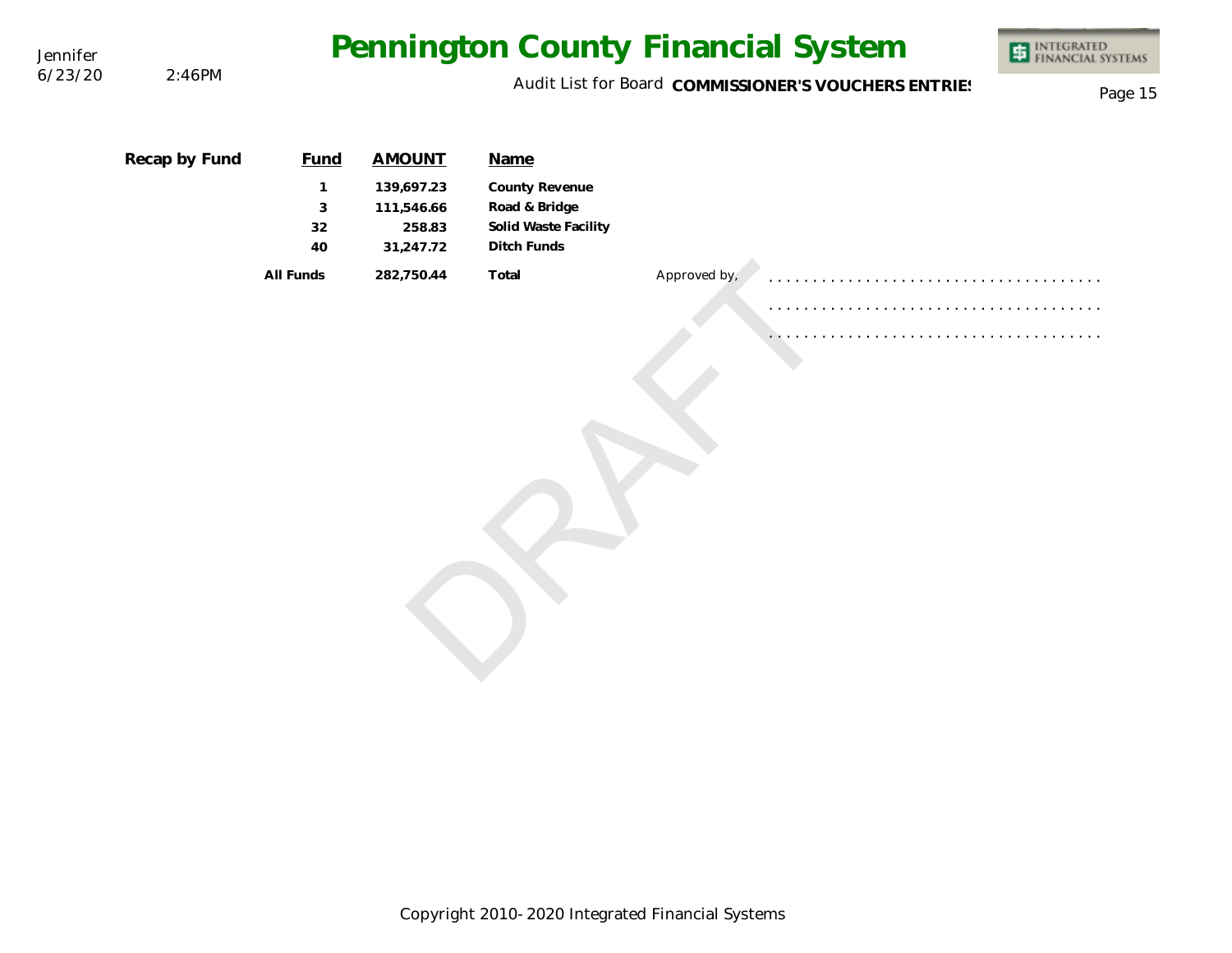| Jennifer                                  |                | <b>Pennington County Financial System</b>                                                                | <b>INTEGRATED<br/>FINANCIAL SYSTEMS</b> |
|-------------------------------------------|----------------|----------------------------------------------------------------------------------------------------------|-----------------------------------------|
| 6/23/20                                   | 1:49PM         | Audit List for Board COMMISSIONER'S VOUCHERS ENTRIES                                                     | Page 1                                  |
| Print List in Order By:                   | $\overline{1}$ | 1 - Fund (Page Break by Fund)<br>2 - Department (Totals by Dept)<br>3 - Vendor Number<br>4 - Vendor Name |                                         |
| Explode Dist. Formulas Y                  |                |                                                                                                          |                                         |
| Paid on Behalf Of Name<br>on Audit List?: | $\mathsf{N}$   |                                                                                                          |                                         |
| Type of Audit List:                       | D              | D - Detailed Audit List<br>S - Condensed Audit List                                                      |                                         |
| Save Report Options?:                     | N              |                                                                                                          |                                         |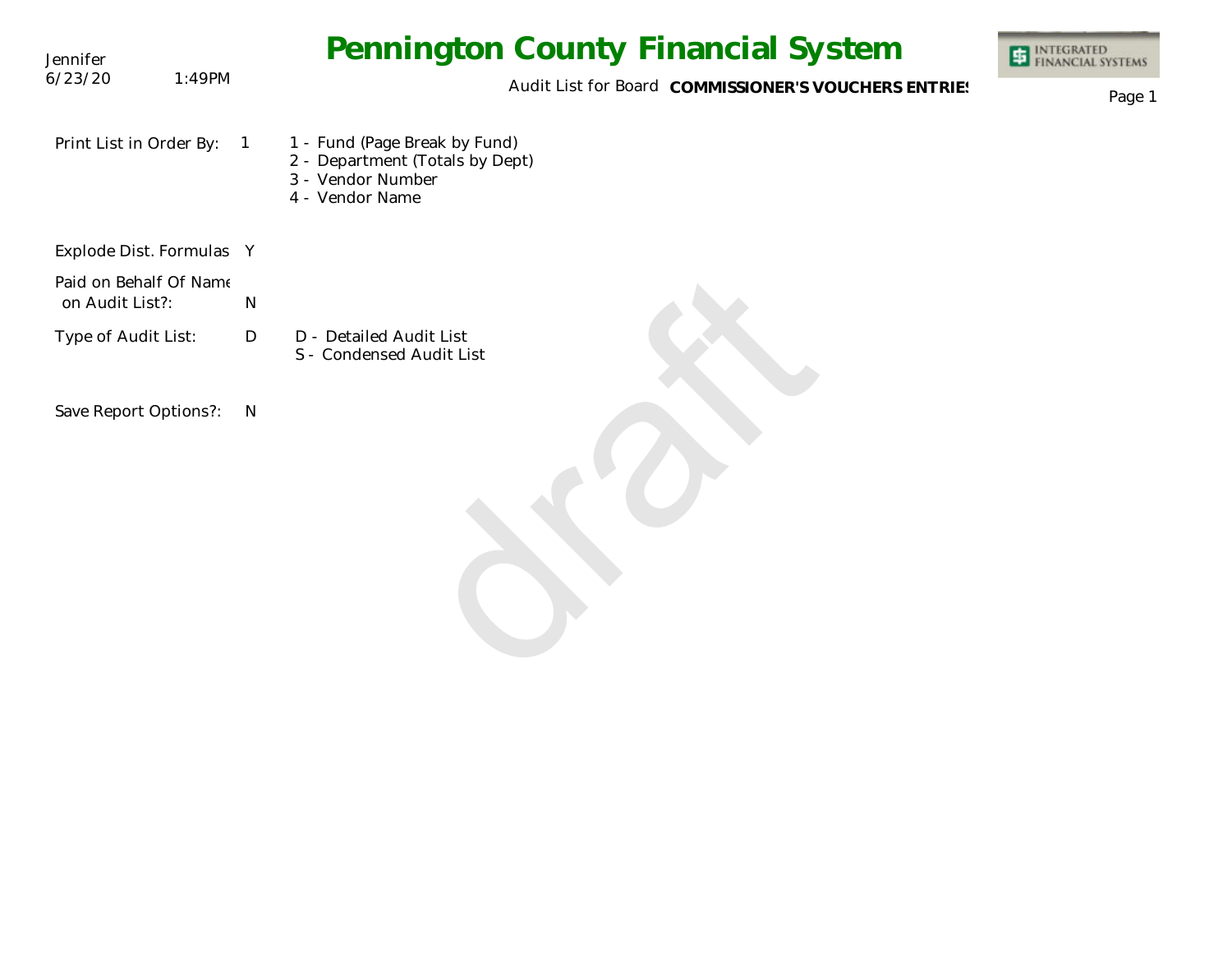Jennifer 6/23/20 1:49PM

**1** County Revenue

### Audit List for Board COMMISSIONER'S VOUCHERS ENTRIES<br>Page 2

| Vendor Name                                               | Rpt  |        | <b>Warrant Description</b> | Invoice #      |           | Account/Formula Descripti 1099 |           |
|-----------------------------------------------------------|------|--------|----------------------------|----------------|-----------|--------------------------------|-----------|
| No. Account/Formula                                       | Accr | Amount | Service Dates              | Paid On Bhf #  |           | On Behalf of Name              |           |
| 19413 STONE/STEVE<br>01-121-000-0000-6330<br>$\mathbf{1}$ |      | 10.95  | MEAL - CVSO MTG - RLF      | 020520         |           | TRAVEL & EXPENSE               | ${\sf N}$ |
| 19413 STONE/STEVE                                         |      | 10.95  | 1 Transactions             |                |           |                                |           |
| 1 Fund Total:                                             |      | 10.95  | County Revenue             |                | 1 Vendors | 1 Transactions                 |           |
| Final Total:                                              |      | 10.95  | 1 Vendors                  | 1 Transactions |           |                                |           |